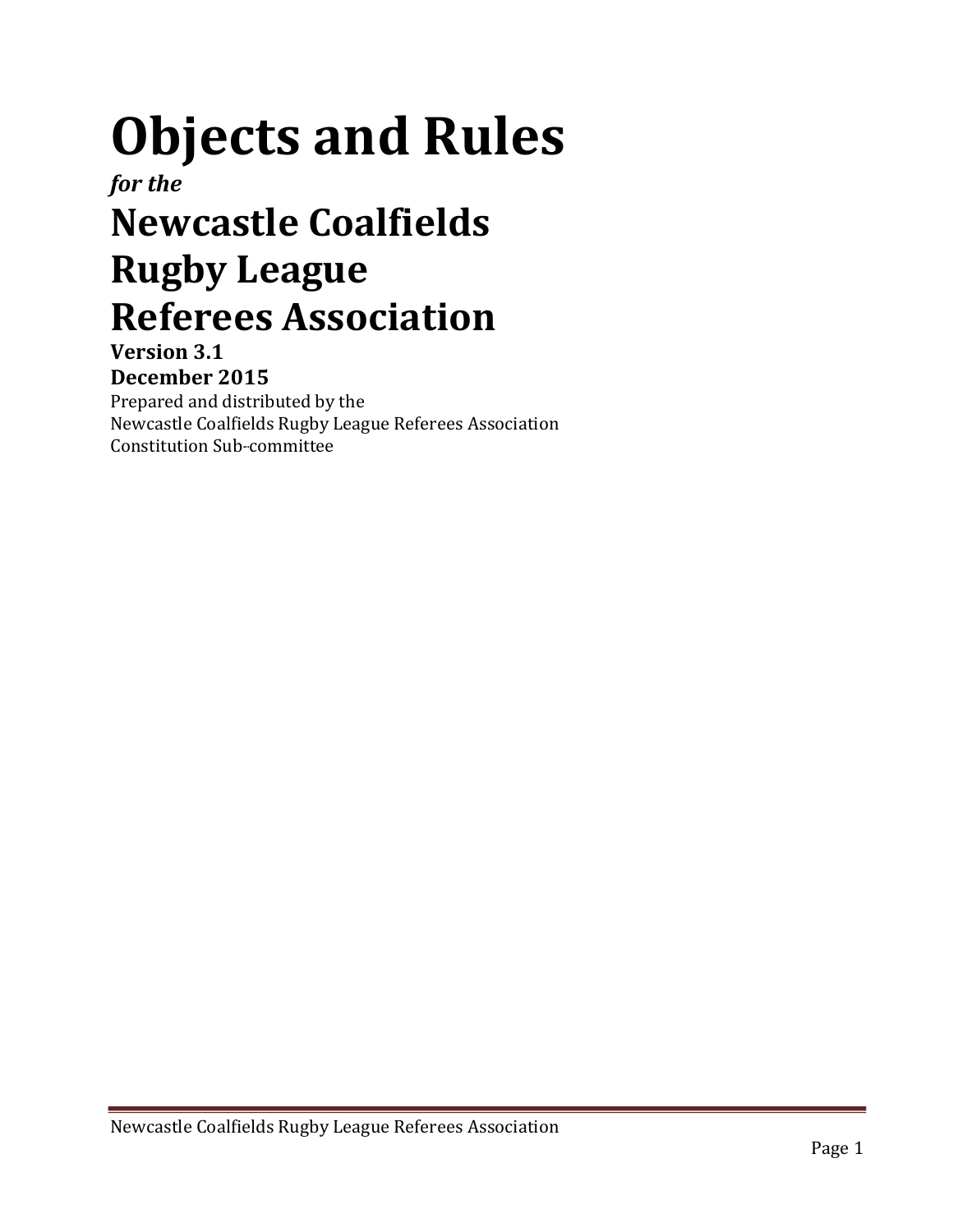# TABLE OF CONTENTS

| 1.         |  |  |
|------------|--|--|
| 2.         |  |  |
| 3.         |  |  |
|            |  |  |
| 4.         |  |  |
| 5.         |  |  |
| 6.         |  |  |
| 7.         |  |  |
| 8.         |  |  |
| 9.         |  |  |
| 10.        |  |  |
| 11.        |  |  |
| 12.        |  |  |
| 13.        |  |  |
| 14.        |  |  |
| 15.        |  |  |
| 16.        |  |  |
|            |  |  |
| 17.        |  |  |
| 18.        |  |  |
| 19.        |  |  |
| 20.        |  |  |
| 21.        |  |  |
| 22.        |  |  |
| 23.        |  |  |
| 24.        |  |  |
| 25.        |  |  |
|            |  |  |
| 26.        |  |  |
| 27.<br>28. |  |  |
| 29.        |  |  |
| 30.        |  |  |
| 31.        |  |  |
| 32.        |  |  |
| 33.        |  |  |
| 34.        |  |  |
| 35.        |  |  |
| 36.        |  |  |
| 37.        |  |  |
| 38.        |  |  |
| 39.        |  |  |
| 40.        |  |  |
| 41.        |  |  |
| 42.        |  |  |
| 43.        |  |  |
| 44.        |  |  |
| 45.        |  |  |
| 46.<br>47. |  |  |
| 48.        |  |  |
| 49.        |  |  |
| 50.        |  |  |
|            |  |  |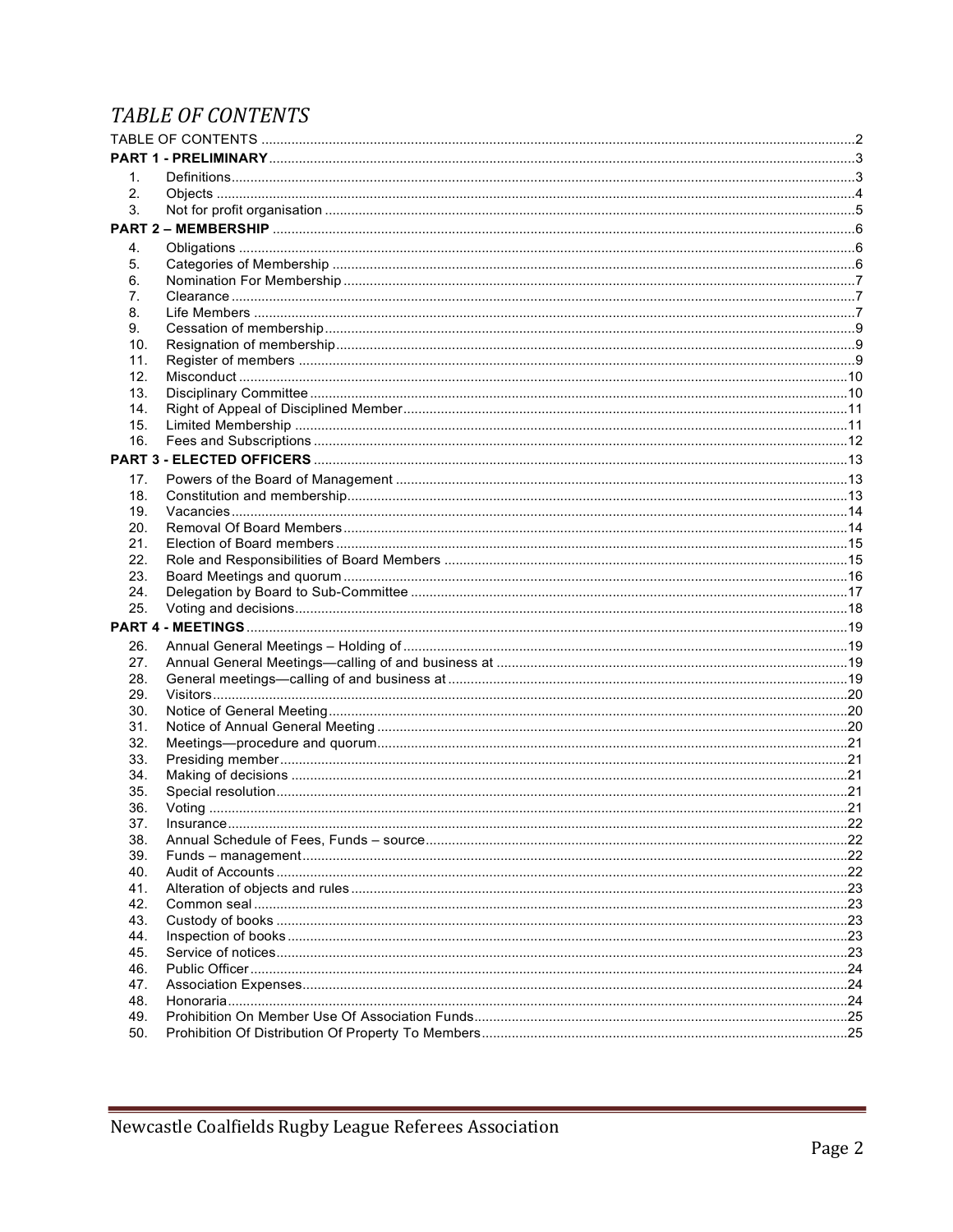#### Name

The Association shall be called the NEWCASTLE COALFIELDS RUGBY LEAGUE REFEREES ASSOCIATION INCORPORATED (herein called "the Association").

The Association may also use the name of a business or corporation as a "naming rights" sponsor in addition to the words "Newcastle Coalfields".

#### **Headquarters**

The Headquarters of the Association shall be the address of the Newcastle District Rugby League. The postal address will be a designated post office box as agreed by the Board.

# PART 1 --- PRELIMINARY

#### 1. Definitions

1. In this constitution, unless the contrary intention appears:

ARLRA means the Australian Rugby League Referees Association

ARTICLES OF THE ASSOCIATION shall include, but not be limited to, the Code of Conduct,

Roles and Responsibilities of Officers, Objects and Rules and Standing Orders.

NDRL means the Newcastle District Rugby League.

NRAS means National Referees Accreditation Scheme

CONTINUOUS MEMBERSHIP means an unbroken period where the member has not resigned or transferred their membership;

CRLRA means the Country Rugby League Referees Association of NSW.

FINANCIAL YEAR means the year ending on 30 September.

IN WRITING means by fax, e-mail or letter, in handwriting or typed.

MEMBER means a member of the Association, as referred to in Part 2, and affiliated with CRLRA.

MODEL RULES means the Model Rules for the Incorporation of Associations as set out in the Associations Incorporation Act 1991.

NSWRLRA means the NSW Rugby League Referees Association.

CHIEF EXECUTIVE OFFICER means Secretary and the Public Officer of the Association as

defined in the Act.

THE ACT means the Associations Incorporation Act 1984.

Newcastle Coalfields Rugby League Referees Association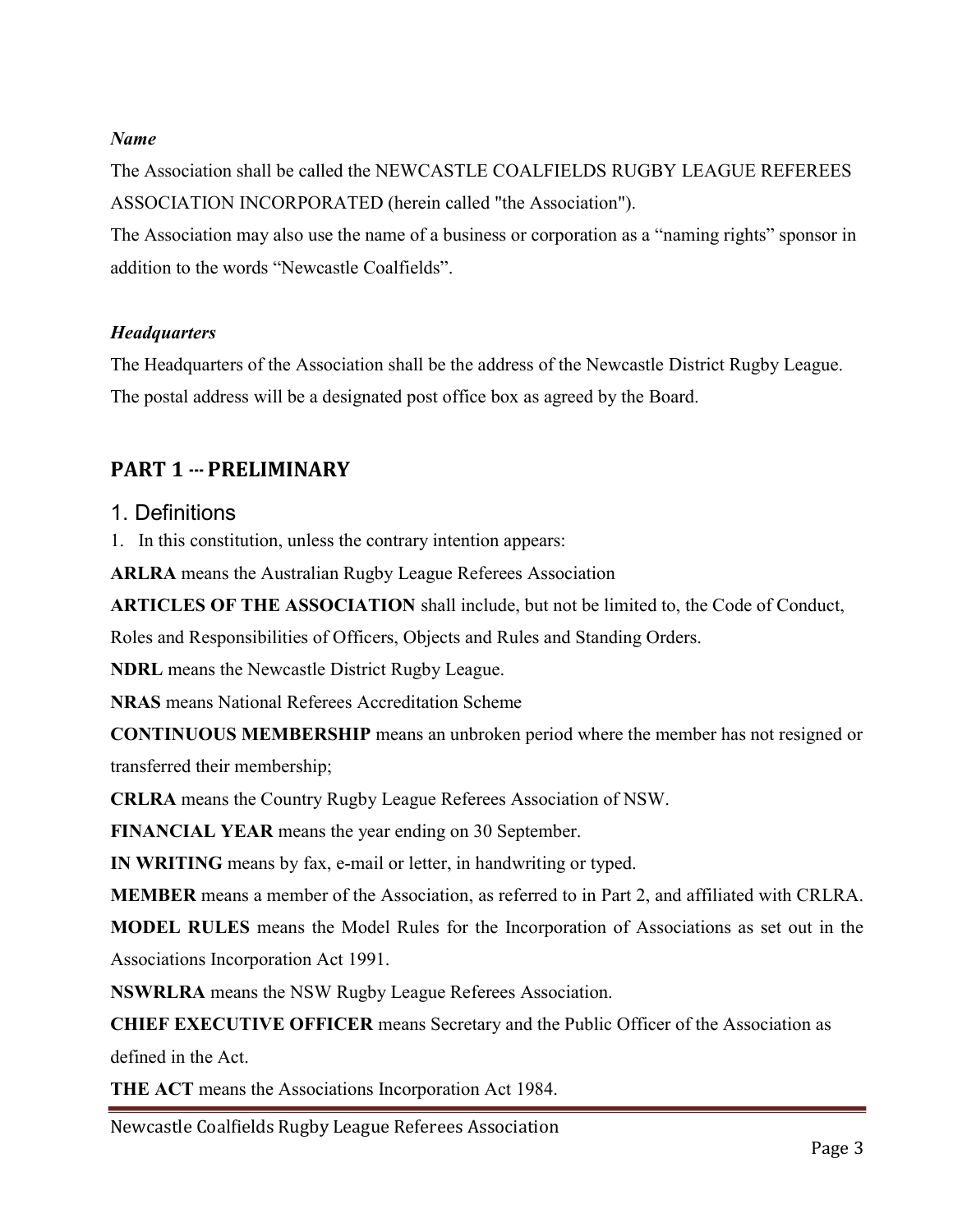THE BOARD means those officers elected or appointed pursuant to rule 19.

THE FORMER ASSOCIATION/S means the associations known as the "Newcastle and District Rugby League Referees Association Inc", the "Maitland District Schoolboys Rugby League Referees Association" the "Newcastle and Hunter Rugby League Referees Association" and the "Lower Hunter Rugby League Referees Association".

THE REGULATIONS means the Associations Incorporation Regulations 1994.

- 2. In this Constitution:
	- (a) a reference to a function includes a reference to a power, authority and duty, and
	- (b) a reference to the exercise of a function includes, if the function is a duty, a reference to the performance of the duty.
- 3. The provisions of the Interpretation Act, 1897, apply to and in respect of these rules in the same manner as those provisions would so apply if these rules were an instrument made under the Act.
- 4. Where these rules conflict with the constitution of the NDRL, CRLRA or any other deemed governing body of the Association, then the rules of such governing body will override these rules.

# 2. Objects

- 1. The objects of the Association shall be:
	- a) To administer the Laws of the Game of Rugby League and facilitate uniformity in interpretation of such Laws.
	- b) To promote the Association and the achievement of it's Objects.
	- c) To maintain affiliation with the NDRL and it's affiliate bodies; the CRLRA; NSWRLRA; ARLRA; and Any other such body that the Association deem necessary to be affiliated with to meets it's objectives;
	- d) To develop and maintain professional conduct and a professional image for referees.
	- e) To act in the interests of the members of the Association, as determined by a majority of members.
	- f) To promote and enhance refereeing career paths in the Game and the welfare of referees. To encourage goodwill, social fellowship and co-operation amongst members.
	- g) To facilitate recruitment, coaching and development of the standard of refereeing amongst Members.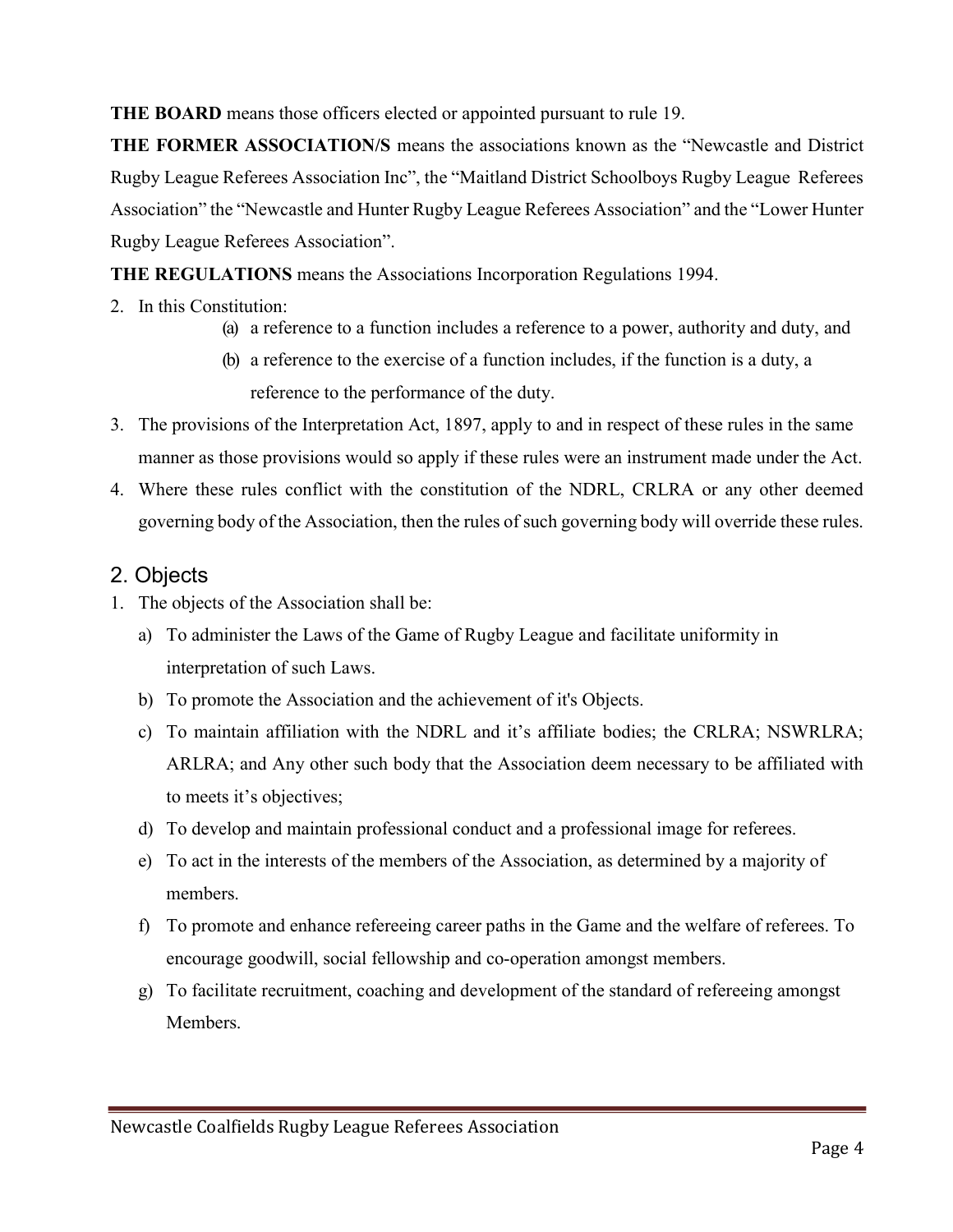# 3. Not for profit organisation

- 1. The assets and income of the association shall be applied solely in furtherance of its abovementioned objects and no portion shall be distributed directly or indirectly to the members of the association except as bona fide compensation for services rendered or expenses incurred on behalf of the association, as set out in Rule 50.
- 2. In the event of the association being dissolved, the amount that remains after such dissolution and the satisfaction of all debts and liabilities shall be transferred to any association with similar purposes which is not carried on for the profit or gain of its individual members, as pursuant to Rule 51.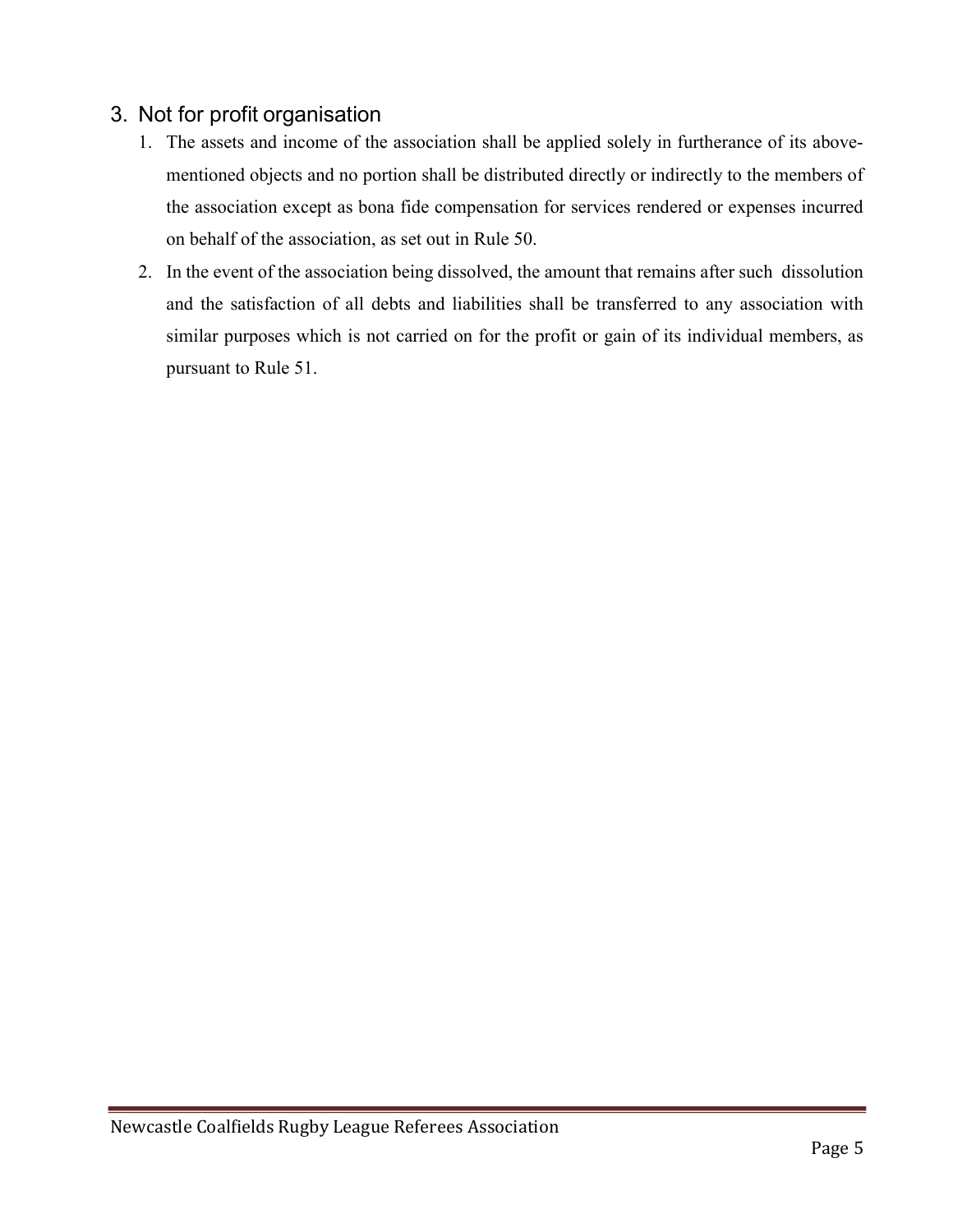# PART 2 – MEMBERSHIP

#### 4. Obligations

1. All members are bound by the Articles of the Association, including but not limited to Objects and Rules, Code of Conduct, Roles and Responsibilities of Officers and Standing Orders.

#### 5. Categories of membership

1. The membership shall consist of:

a) General Members - A member who is aged 14 years or over, holds an NRAS accreditation and who may be either:

- 1. Active A member who is available to officiate in games sanctioned by the Association, and is currently financial.
- 2. Non-active A member who is not available to officiate in games sanctioned by the Association, and is currently financial.
- b) Honorary members A person voted as an Honorary Member by the Members at an Annual General Meeting and whose nomination appeared on the Notice Paper for that meeting. This category of Membership applies only until the following Annual General Meeting, does not have voting rights, and cannot stand for any position, but is otherwise bound by the Objects and Rules, and the Code of Conduct.
- c) Life Member A person voted as a Life Member by the Association in accordance with rule 8, and those members who have previously been awarded life membership of the former associations. Life members of the Association are entitled to all privileges of the Association as enjoyed by the General members. They will be presented with a Life Member Badge, or similar, and may not be liable for annual association fees if Non-active, but may be liable for all other fees & subscriptions. Life members may be Active or Non-active as per a).
- d) Associate Member Such member shall be an active member, but shall be ineligible to vote at Association meetings or to occupy official positions.
- e) Affiliate Member Such members are members of affiliated referee's associations who require membership of this Association for affiliation with the CRL and CRLRA. Such members shall have no other membership privileges, however shall still be subject to rules relating to misconduct. Members will pay such fees as prescribed by the Association.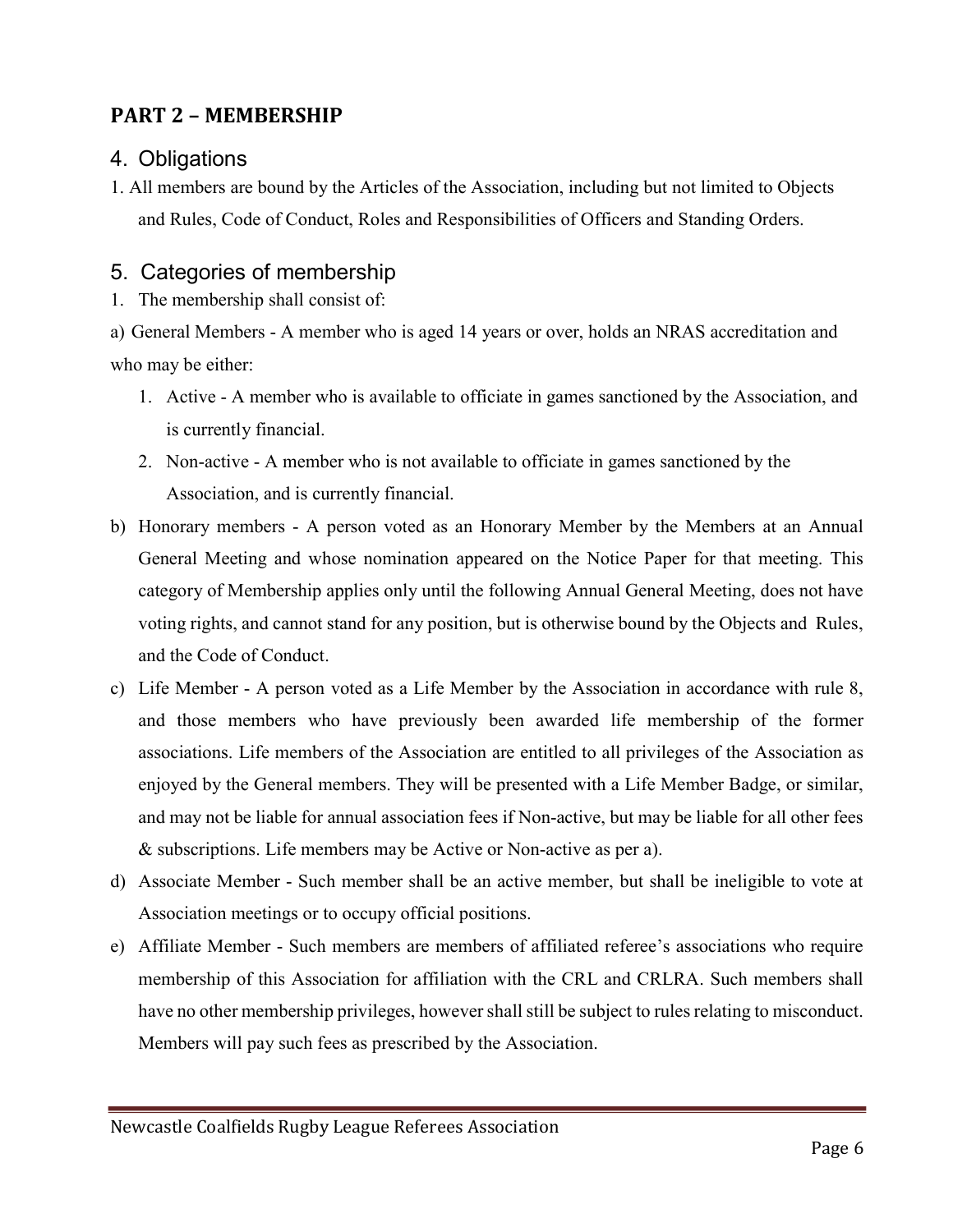f) Honorary Life Member – A person voted as an Honorary Life Member in accordance with rule 8. This category of Membership does not have voting rights, and cannot stand for any position, but is otherwise bound by the Objects and Rules, and the Code of Conduct.

#### 6. Nomination for Membership

- 1. All persons applying for membership of the Newcastle Coalfields Rugby League Referees Association shall do so on a form approved by the Board.
- 2. A nomination of a person for membership of the Association
	- a) shall be made by a member of the Association in writing in the form set out in the Articles of the Association; and
	- b) shall be lodged with the Chief Executive Officer of the Association.
- 3. As soon as is practicable after receiving a nomination for membership, the Chief Executive Officer shall refer the nomination to the Board which shall determine whether to approve or to reject the nomination.
- 4. Where the Board determines to approve a nomination for membership, the Chief Executive Officer shall as soon as practicable after that determination notify the nominee of that determination.
- 5. The Board shall report to members all applications made and the results of each application at the next General Meeting.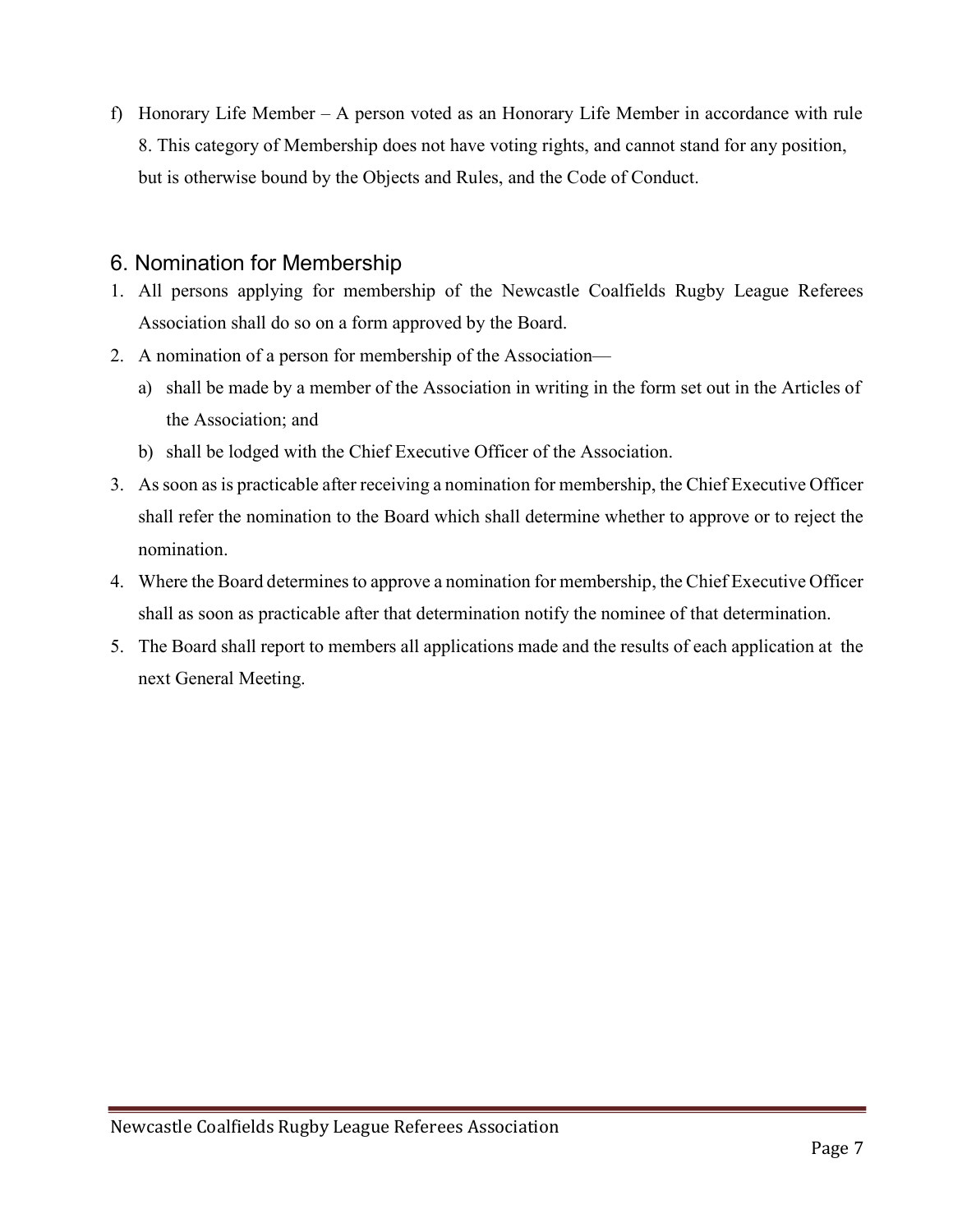# 7. Clearance

1. An eligible applicant for membership under Part 2, transferring from the last Association that he/she was a member of the current Association that he/she is a member of; shall be accepted only upon presenting a satisfactory clearance with their Application for Membership form.

# 8. Life Members

- 1. Nominees for life Membership must have:
	- a) at least ten full years continuous membership of the Association, including former Associations;
	- b) been financial at the time of nomination;
	- c) performed outstanding service for the Association or former Associations for most of that period.
	- d) not been the subject of any disciplinary actions from the Board of Management in relation to a Disciplinary Committee hearing in the current year of nomination or the preceding five years from the date of their nomination.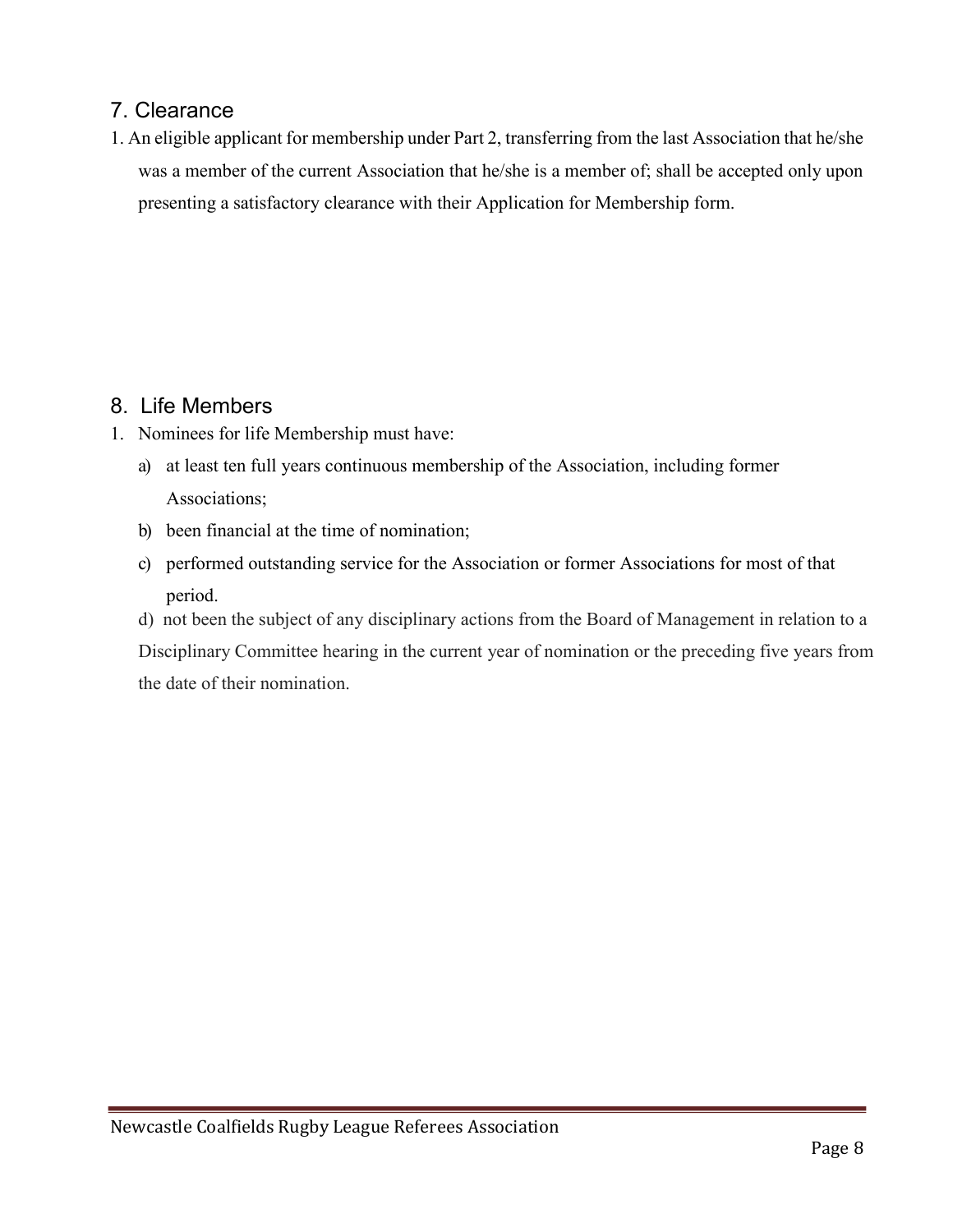- 2. The Life Membership Committee will consist of Life Members of the Association. The Life Membership Committee will meet on the Tuesday prior to the final general meeting (ie. 7 days before the final meeting) of the association at 6pm at the same location of the NCRLRA meetings or such venue agreed to by the Board of Management. All Life Members (still actively involved in the Association) shall be advised of the time, venue location  $\&$  date of the Life Membership Committee selection meeting. Five (5) such members shall form a quorum. By the 2nd last General Meeting for the year, those members wishing to be considered for life membership, or those wishing to nominate a member for Life Membership, must provide to the Chief Executive Officer a written request or nomination for consideration and a resume outlining the member's service to the Association, or former associations, over the time of their membership. Such nominations need not be endorsed by the member being nominated. The Chief Executive Officer shall then supply the Life Membership Committee with the names of all members who have attained 10 full years continuous membership of the Association and requested or have been nominated to be considered for life membership. The Chief Executive Officer must confirm prior to the meeting any nominees will accept Life Membership if it is decided by the Life Membership Committee. The Life Membership Committee will consider the applications and/or nominations and will recommend those deemed suitable to obtain Life Membership.
- 3. Nomination for appointment of a member to life membership shall be submitted by the Life Membership Committee to the Chief Executive Officer in writing. Such nomination is deemed to be appointed by the Life Membership Committee whose decision is final. No further correspondence will be entered into once the Life Membership Committee has made their decision.
- 4. Appointment of life membership shall be advised at the last general meeting of the Association held each year. A member may decline appointment for life membership.
- 5. Life Membership can be obtained Posthumously.
- 6. Honorary Life Member
	- (i) The Board may recommend to the Life Membership Committee that a person whom is not a member of the Association, but has provided exceptional service to the Association and its members over a minimum of 10 years be considered for appointment as an Honorary Life Member.
	- (ii) Acceptance or rejection of a nomination for appointment of an Honorary Life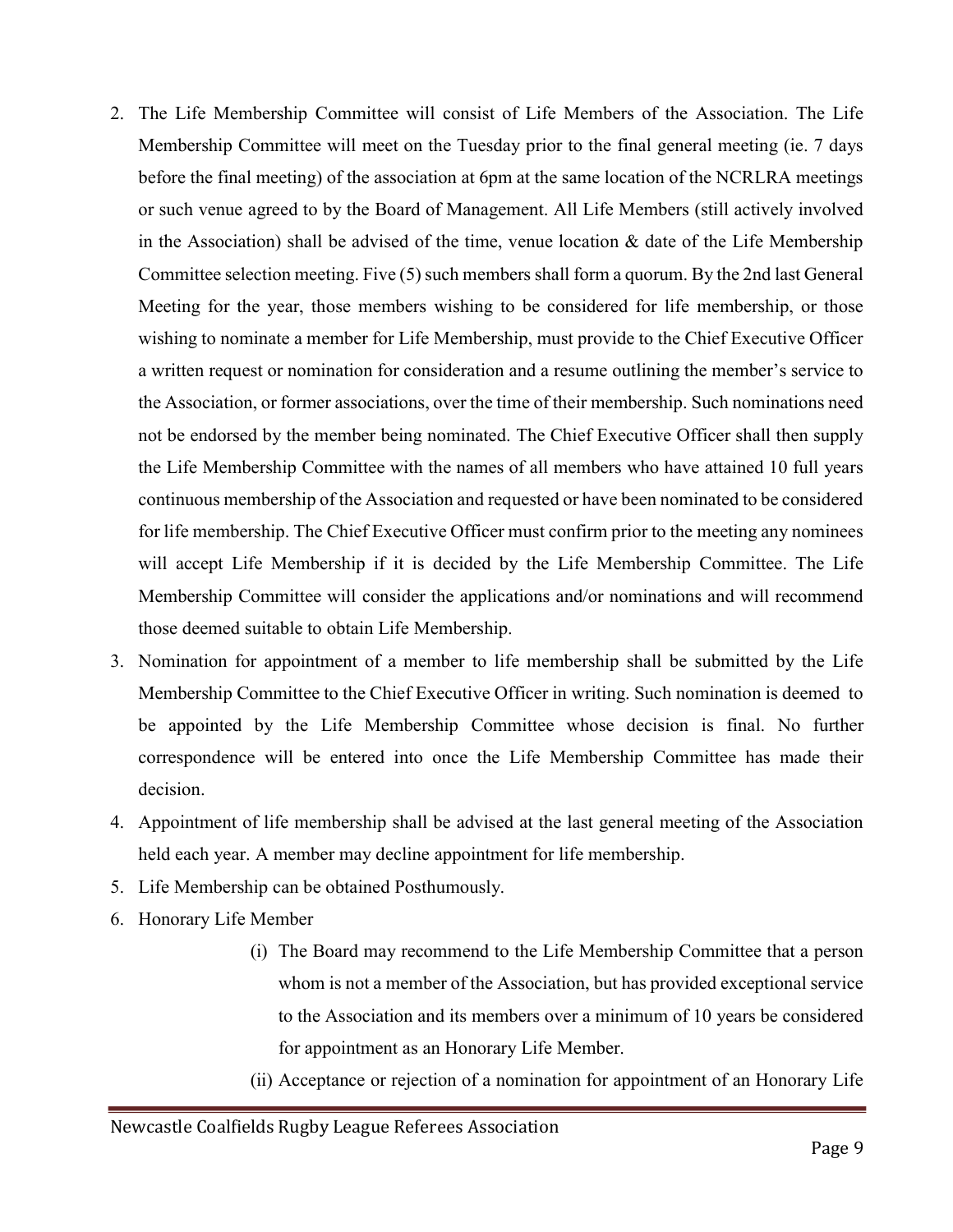Member shall be submitted by the Life Membership Committee to the Chief Executive Officer in writing. Such nomination is deemed to be appointed by the Life Membership Committee whose decision is final. No further correspondence will be entered into once the Life Membership Committee has made their decision.

# 9. Cessation of membership

- 1. A person ceases to be a member of the Association if the person:
	- a) dies, or
	- b) resigns membership, or
	- c) is expelled from the Association or
	- d) does not pay their annual membership subscription (as required by their membership status) by the end of April in any given year, or before commencing fixtures, whichever is earlier.
- 2. Where a person ceases to be a Member under clause  $9(1)(d)$  above, the person may apply in writing to the Board for readmission as a non-active member. The Board may re-admit the person as a member, and may determine what fees, if any, are payable for re-admission.
- 3. In considering re-admission, the Board may determine that the membership of the person will be classified as continuous.

# 10. Resignation of membership

- 1. A member of the Association is not entitled to resign that membership except in accordance with this rule.
- 2. A member of the Association who has paid all amounts payable by the member to the Association in respect of the member's membership may resign from membership of the Association by first giving to the Chief Executive Officer written notice of at least 14 days of the member's intention to resign and, on the expiration of the period of notice, the member ceases to be a member. Such notice may be withdrawn before the expiration of the period of notice.
- 3. If a member of the Association ceases to be a member under clause (2), and in every other case where a member ceases to hold membership, the Chief Executive Officer must make an appropriate entry in the register of members recording the date on which the member ceased to be a member.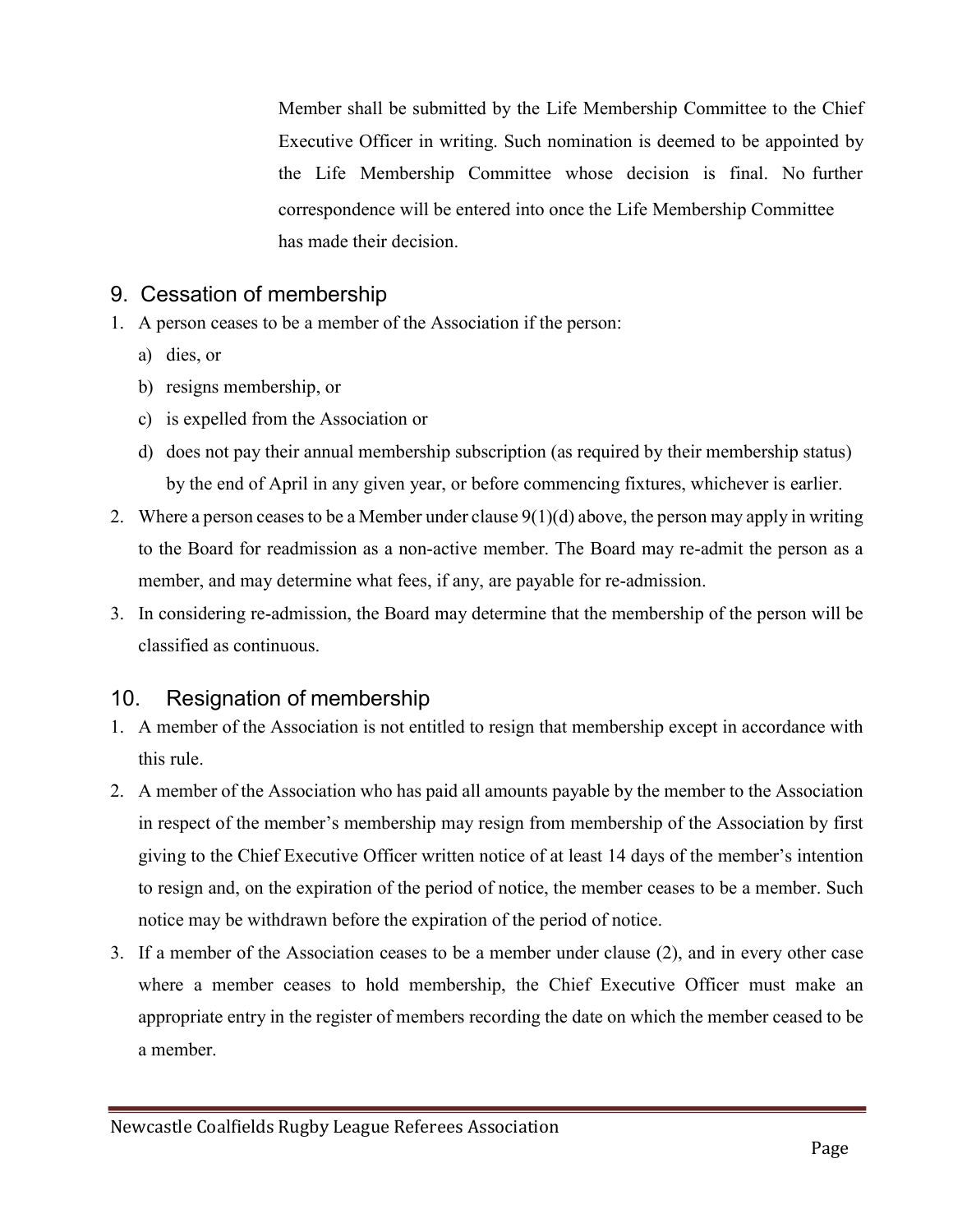# 11. Register of members

1. The Chief Executive Officer of the Association must establish and maintain a register of members of the Association specifying the name and address of each person who is a member of the Association together with the date on which the person became a member.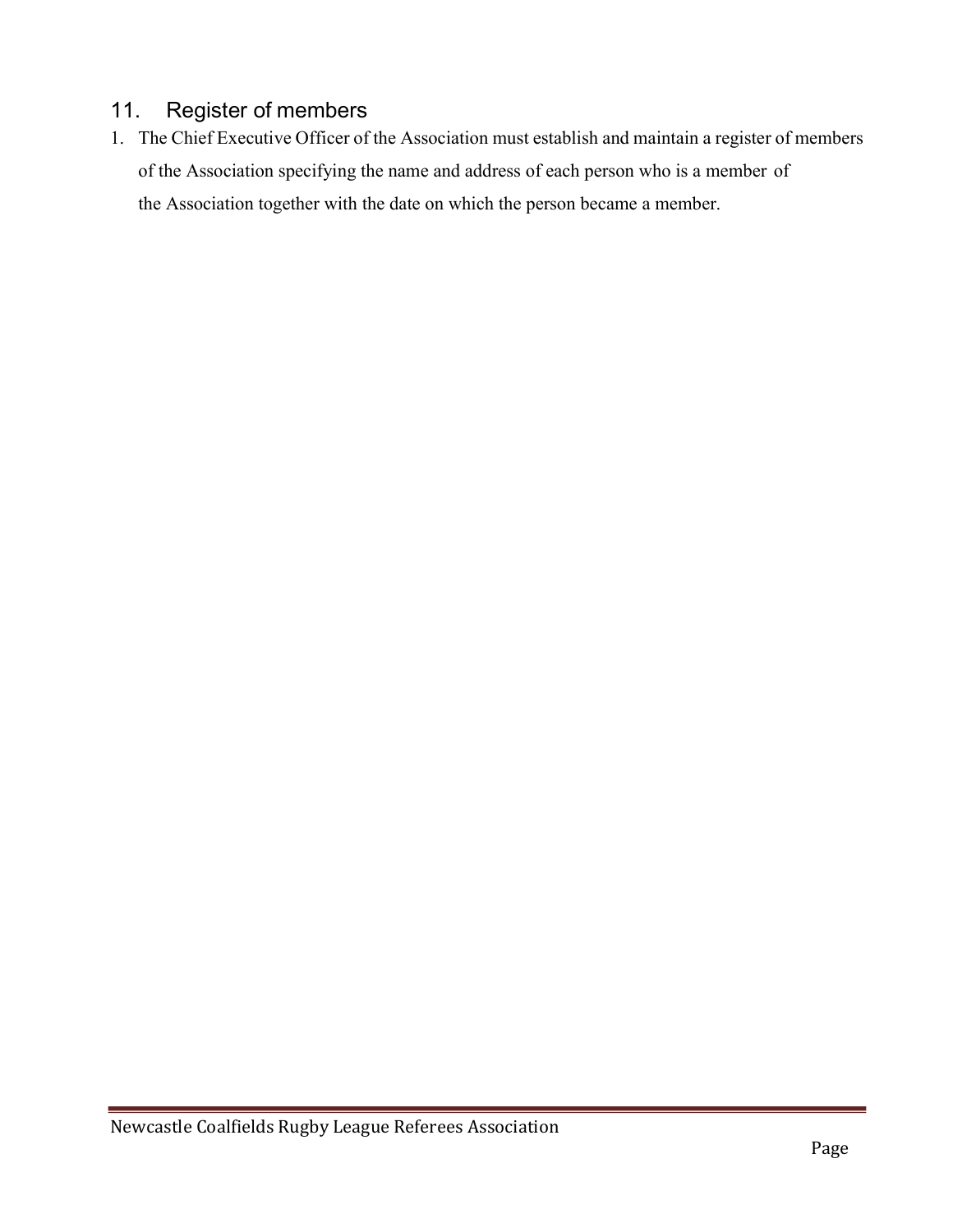- 2. The register of members must be kept at the principal place of administration of the Association and must be open for inspection, free of charge, by any member of the Association at any reasonable hour.
- 3. A member of the Association may obtain a copy of any part of the register on payment of a fee as determined by the Board. Any such disclosure of information shall be subject to the prevailing Privacy Act.

#### 12. Misconduct

- 1. Misconduct is any action or behaviour by a member that is:
	- a) Contrary to the Objects and Rules and/or code of conduct of the association and/or
	- b) Contrary to any code of conduct or articles of association of the Newcastle Rugby League, Country Rugby League, Country Rugby League Referees Association or any governing body under which the member is covered by and/or
	- c) Prejudicial to the image, welfare or interests of the Association.
- 2. Any allegation of misconduct by a member must be made in writing to the Chief Executive Officer.
- 3. Any member who becomes aware of an action or behaviour by a fellow member that may be misconduct shall report the action or behaviour to the Chief Executive Officer within seven days.
- 4. The Association may prescribe penalties for certain types of misconduct.
- 5. Upon the receipt of a report indicating possible misconduct by a member, the Chief Executive Officer may issue a penalty notice to the member, if a prescribed penalty has been determined. The member may accept the notice and the penalty, or may opt to have the matter referred to the Disciplinary committee. Such penalties may include, but not be limited to, a warning letter and/or a financial penalty or fine.
- 6. Upon the receipt of a report indicating possible misconduct by a member of the Association where a prescribed penalty has not been determined, or where the member has previously received a penalty notice in that year, the matter will be referred to the Disciplinary Committee.

#### 13. Disciplinary Committee

1. The Disciplinary Committee shall comprise a member of the Board of Management, who shall act as chairman; one life member and one general member (who may also be an active life member) from the panel of members elected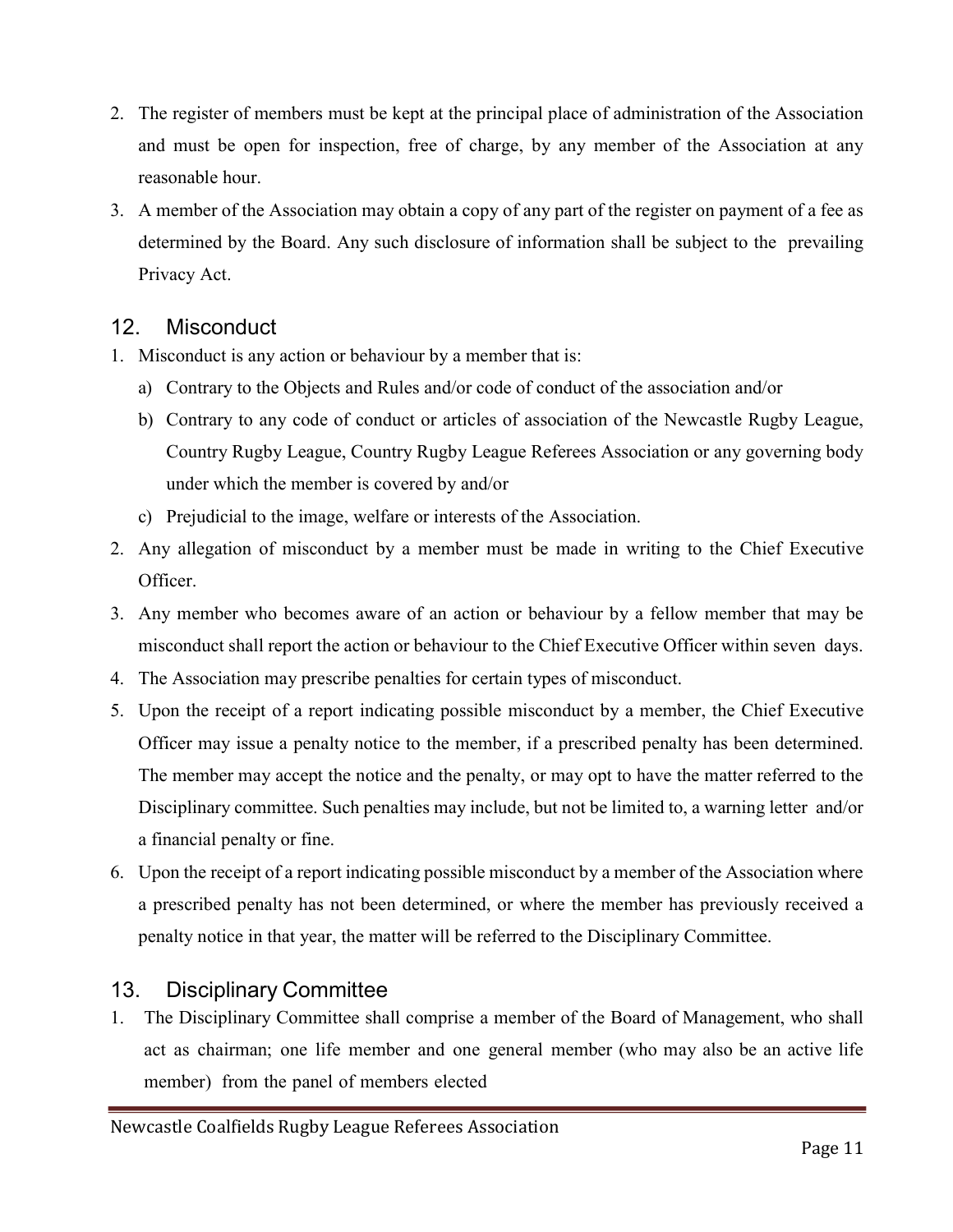by the Association. At least Two life members and two general members can volunteer or they shall nominated for the panel at the Annual General Meeting, however this panel may be added to by the Board of Management should the need arise.

- 2. The Disciplinary Committee shall be the body responsible for investigating reports indicating possible misconduct by members, and shall have the power to call such members to appear before it. A member called before the Disciplinary Committee shall be given 7 days notice in writing of the time and place of the meeting, and shall be given a copy of the report of misconduct.
- 3. The Disciplinary Committee shall have the power to call any other members to appear before the Committee for the purpose of investigation into reports of misconduct.
- 4. Members may call witnesses to support their case, or give written or oral submissions to the Disciplinary Committee.
- 5. Members who intend to use legal counsel at a meeting of the Disciplinary Committee shall give at least 48 hours notice, in writing, to the Chief Executive Officer of this fact. If no such notice is given, legal counsel will not be able to act at the meeting, or the meeting will be reconvened.
- 6. A member called before the Disciplinary Committee who fails to appear for a meeting, shall be suspended until they appear before the Disciplinary Committee.
- 7. The Disciplinary Committee shall make recommendations to the Board of Management as to the Committee's findings, and any sanctions that should be imposed against the member, within 7 days of making such a decision.

#### 14. Right of Appeal of Disciplined Member

1. A member may appeal to the Chief Executive Officer against a resolution of the Board within 7 days after notice of the resolution is served on the member, by lodging with the Chief Executive Officer a Notice of Appeal to that effect, in writing. (Refer Section 10 "Code of Conduct")

#### 15. Limited Membership

- 1. Where pursuant to
	- a) Rule 20 an office holder is removed from office;

b) Rule 12 or 13 a member is expelled or suspended from the Association for misconduct; that office holder or member, as the case may be, shall continue to have such rights of membership of the Association as are necessary for them to exercise their rights of appeal provided by the Objects and Rules.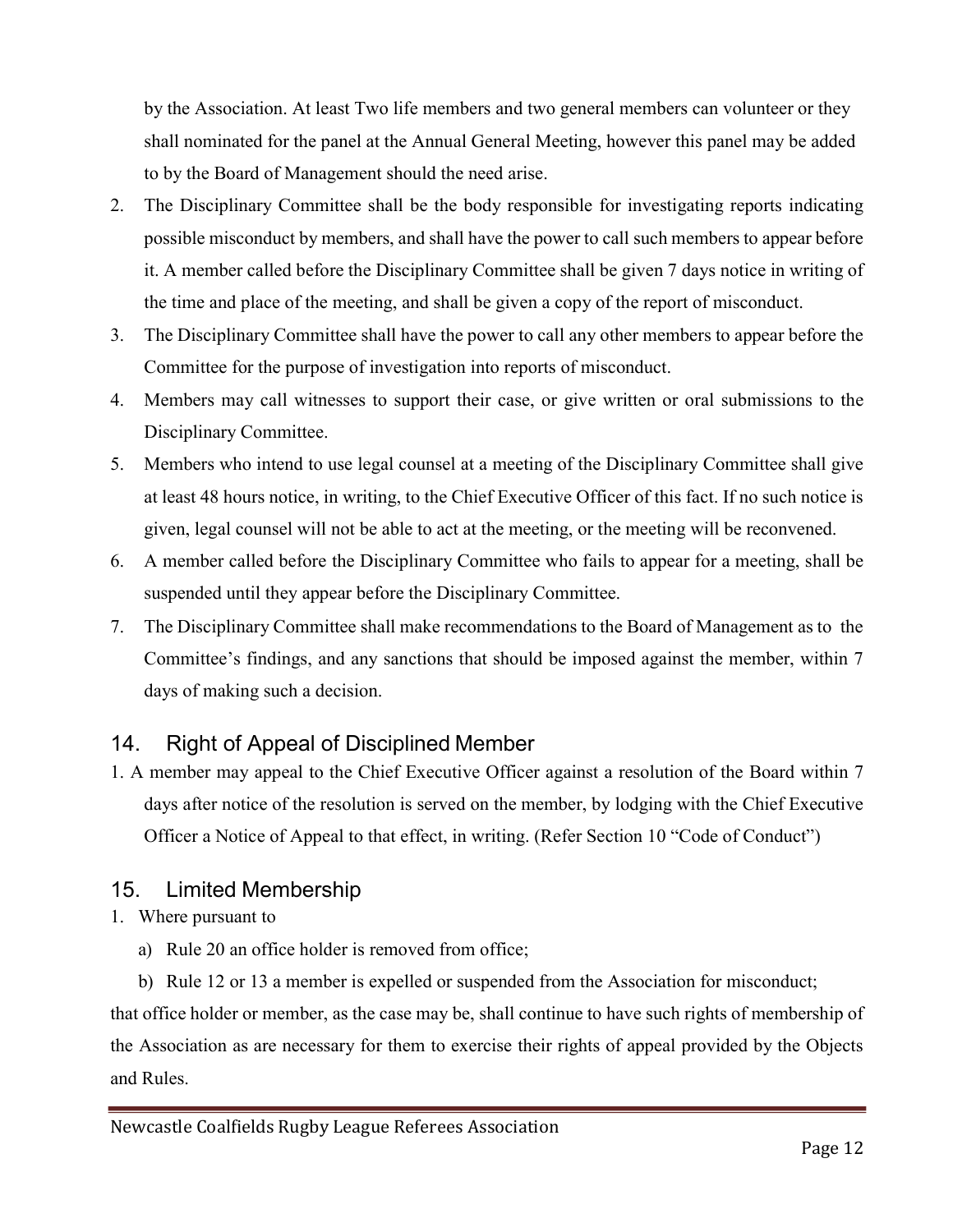# 16. Fees and Subscriptions

- 1. A member of the Association shall pay to the Association an annual membership fee as determined by the Board and set out in the Annual Schedule of Fees (Section 38, Objects and Rules).
- 2. Where after 30 August in any calendar year a person is admitted to membership, this person shall pay at least 50% of the membership fee as set out in the Annual Schedule of Fees.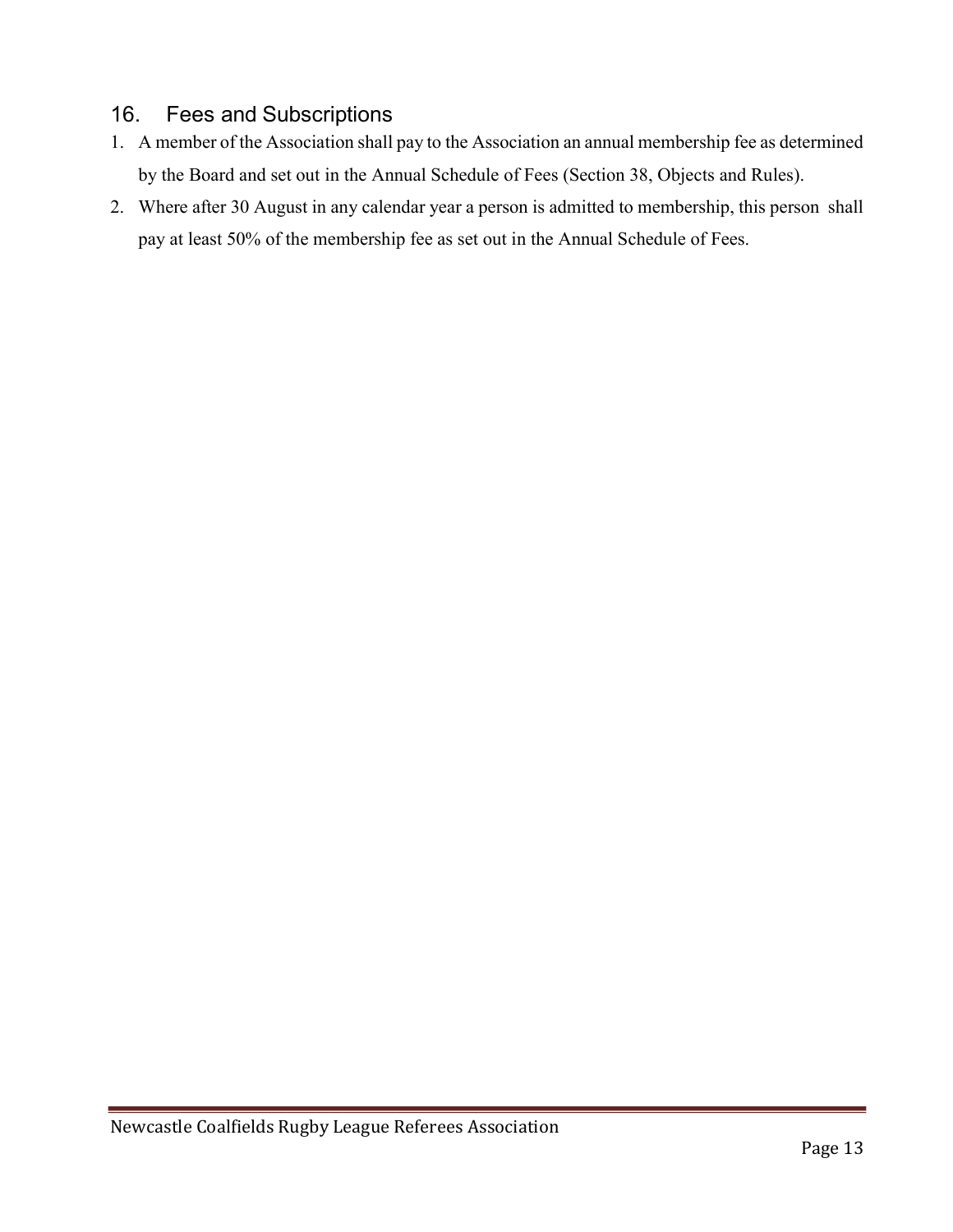# PART 3 --- ELECTED OFFICERS

# 17. Powers of the Board of Management

- 1. The Board, subject to the Act, the Regulations and these rules and to any resolution passed by the Association in General Meeting:
	- a) is to control and manage the affairs of the Association, and
	- b) may exercise all such functions as may be exercised by the Association, other than those functions that are required by these rules to be exercised by a General Meeting of members of the Association, and
	- c) has power to perform all such acts and do all such things as appear to the Board to be necessary or desirable for the proper management of the affairs of the Association.

# 18. Constitution and membership

- 1. The Executive of the Association shall be:
	- a) the Chairman;
	- b) the Chief Executive Officer;
	- c) the Director of Finance;
	- d) the Director of Coaching and Development;

These Members shall be elected by the General Committee; all members to be nominated on a designated nomination form.

- 1.1 The Director of Coaching & Development shall act as the Deputy Chairperson
- 2. The Board of Management shall consist of :
	- a) the Executive of the Association;
	- b) These Executive shall decide who fills and what each position entails, the following positions in consultation with the nominated members.
		- a) the Director of Affiliated bodies
		- b) the Director of Member Services
		- c) the Executive Assistant
		- d) the Support Officer
- 3. Each elected member shall be a financial member. All positions on the Board are to be individually elected at the Annual General Meeting of the Association under rule 21.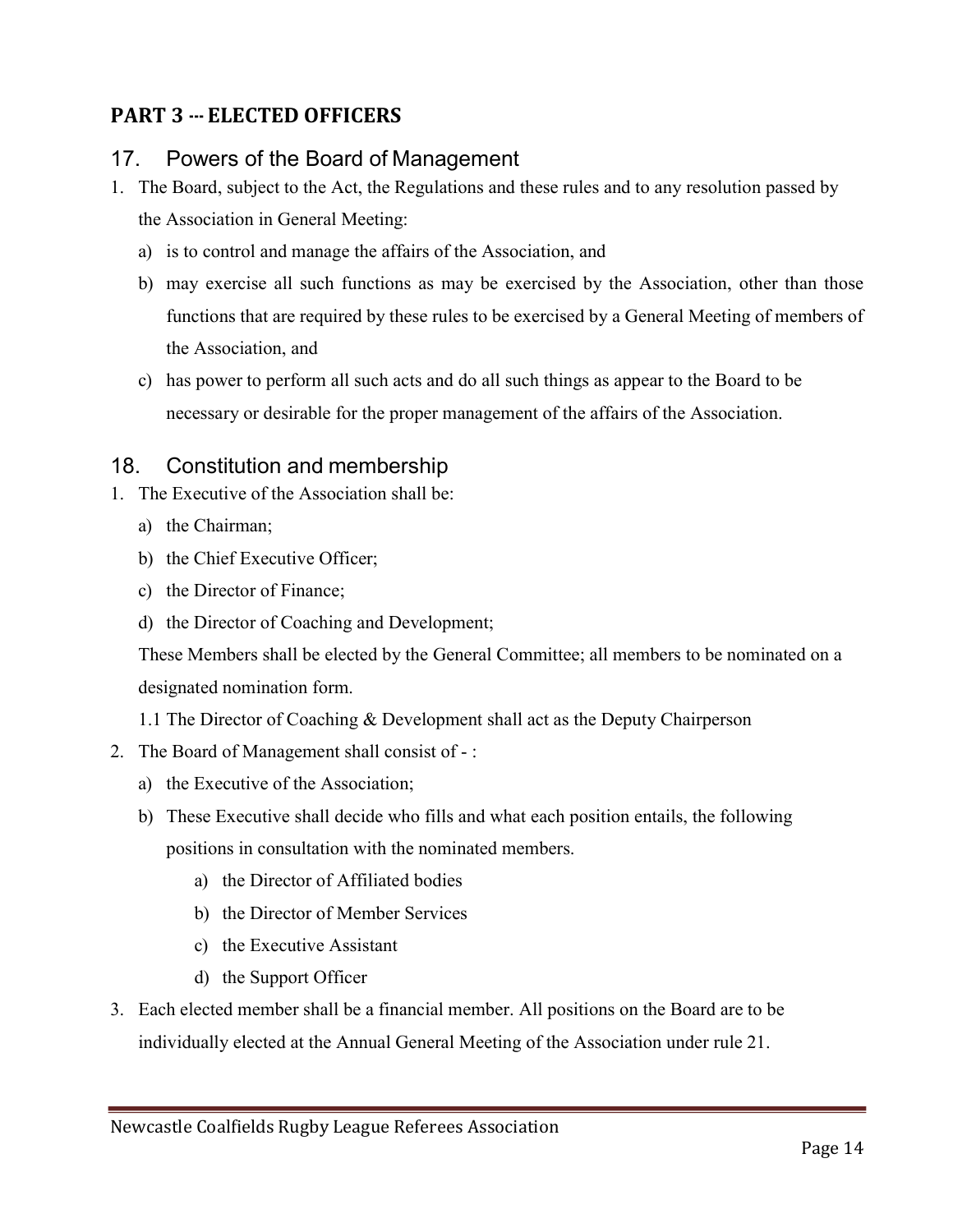- 4. Each elected member of the Board shall, subject to these rules, hold office until the conclusion of the Annual General Meeting following the date of the member's election, but is eligible for reelection.
- 5. A recommendation by the Board to remove a person from an elected or appointed position must be ratified by way of a special resolution at the next General Meeting.
- 6. In the event of a vacancy occurring in the elected membership of the Board, the Board may appoint a member of the association to fill the vacancy and the member so appointed is to hold office, subject to these rules, until the conclusion of the Annual General Meeting next following the date of the appointment.
- 7. A member may not hold more than one position on the Board, unless a position cannot be filled and all avenues have been exhausted, and then only as acting in the second position until a replacement cab be found.

#### 19. Vacancies

- 1. For the purposes of these rules, a vacancy in the office of a member of the Board occurs if a Board member:
	- a) dies, or
	- b) ceases to be a member of the Association, or
	- c) becomes an insolvent under administration within the meaning of the Corporations Act, or
	- d) resigns the office; or
	- e) suffers from mental or physical incompetence that renders them unable to act; or
	- f) is absent without the consent of the Board from 3 consecutive Board meetings.
	- g) Is removed from the office under rule 20; or
	- h) Is disqualified from holding office under the Act.

#### 20. Removal Of Board Members

1. The Association in a general meeting may by resolution, subject to the Act, remove any member of the Board from the office of member of the Board before the expiration of the member's term of office.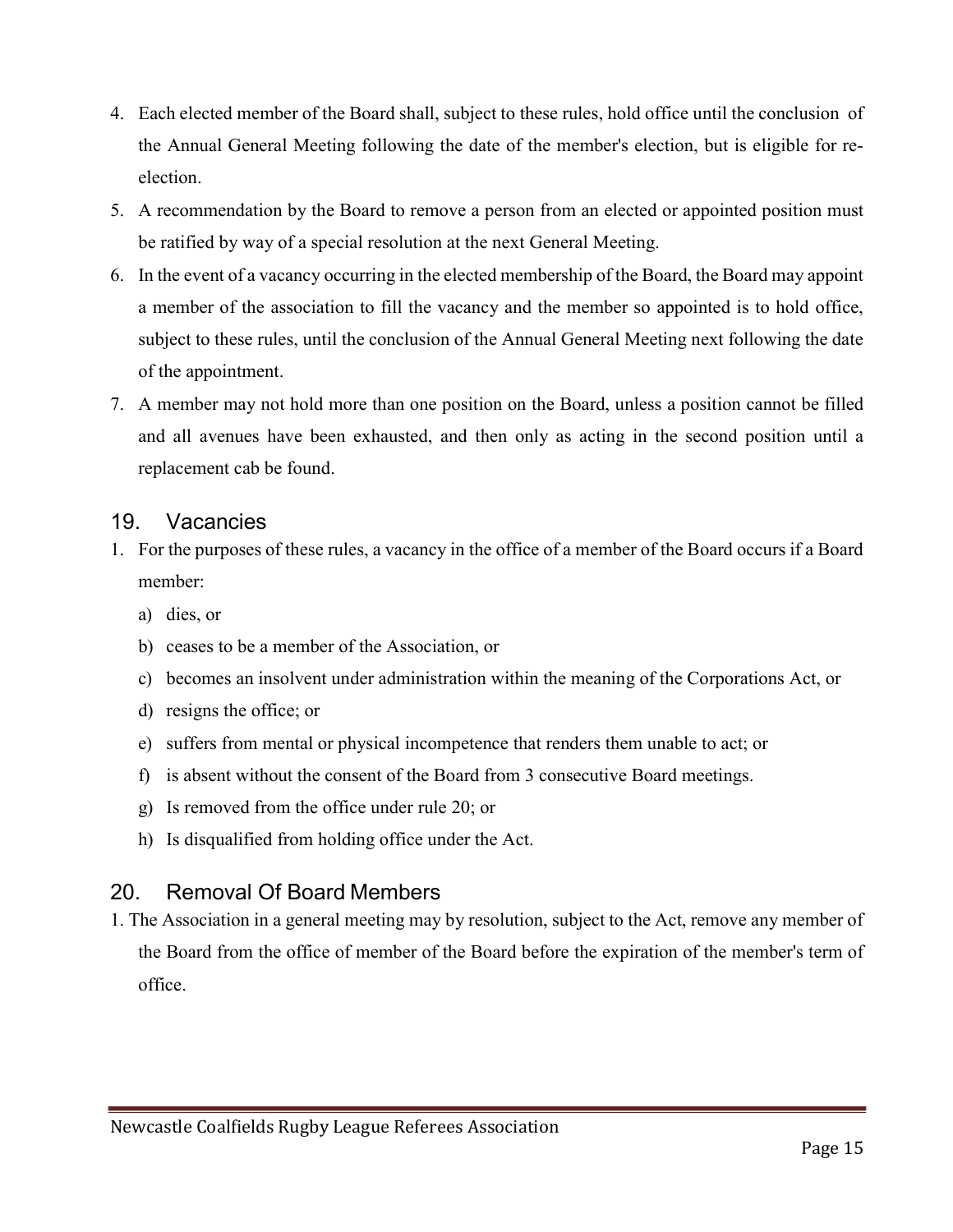# 21. Election of Board members

- 1. Nominations of candidates for election as elected officers of the Association:
	- a) shall be made in writing, signed by the candidate and endorsed by two (2) members of the Association (which may be endorsed on the nomination form); and
	- b) shall be delivered to the Chief Executive Officer of the Association not less than 7 days before the date fixed for the Annual General Meeting at which the election is to take place.
- 2. If only one nomination is received for a vacancy to be filled, the person nominated is taken to be elected.
- 3. If no nomination is received for a vacancy, further nominations for that vacancy are to be received at the Annual General Meeting.
- 4. If no further nominations are received, any vacant positions remaining on the Board are deemed to be vacancies, and may be covered by other members of the board on a temporary basis.
- 5. If more than one nomination is received for a vacancy, a ballot is to be held.
- 6. The ballot for the election of office-bearers and other Board members shall be conducted at the Annual General Meeting by secret ballot for each position. Where there are more than 2 candidates for a position, the preferential voting method will be applied.

#### 22. Role and Responsibilities of Board Members

- 1. The Roles and Responsibilities of the Chief Executive Officer are:
	- 1.1 The Chief Executive Officer shall diligently attend to the business of the Association. The Chief Executive Officer shall receive and reply promptly to all correspondence and shall carry out the duties as required by the Association
	- 1.2 The Chief Executive Officer shall keep a register of current members and all papers, books and property of the Association necessary to maintain the position.
	- 1.3 The Chief Executive Officer shall prepare, circulate and present the Association's annual report and the financial statement as provided by the Director of Finance.
- 2. The Roles and Responsibilities of the Director of Finance are:
	- 2.1 The Director of Finance receives all monies on behalf of the Association and issues receipts for the same, as well as paying all accounts for which receipts must be produced.
	- 2.2 The Director of Finance keeps such books to accurately reflect the financial affairs of the Association.

Newcastle Coalfields Rugby League Referees Association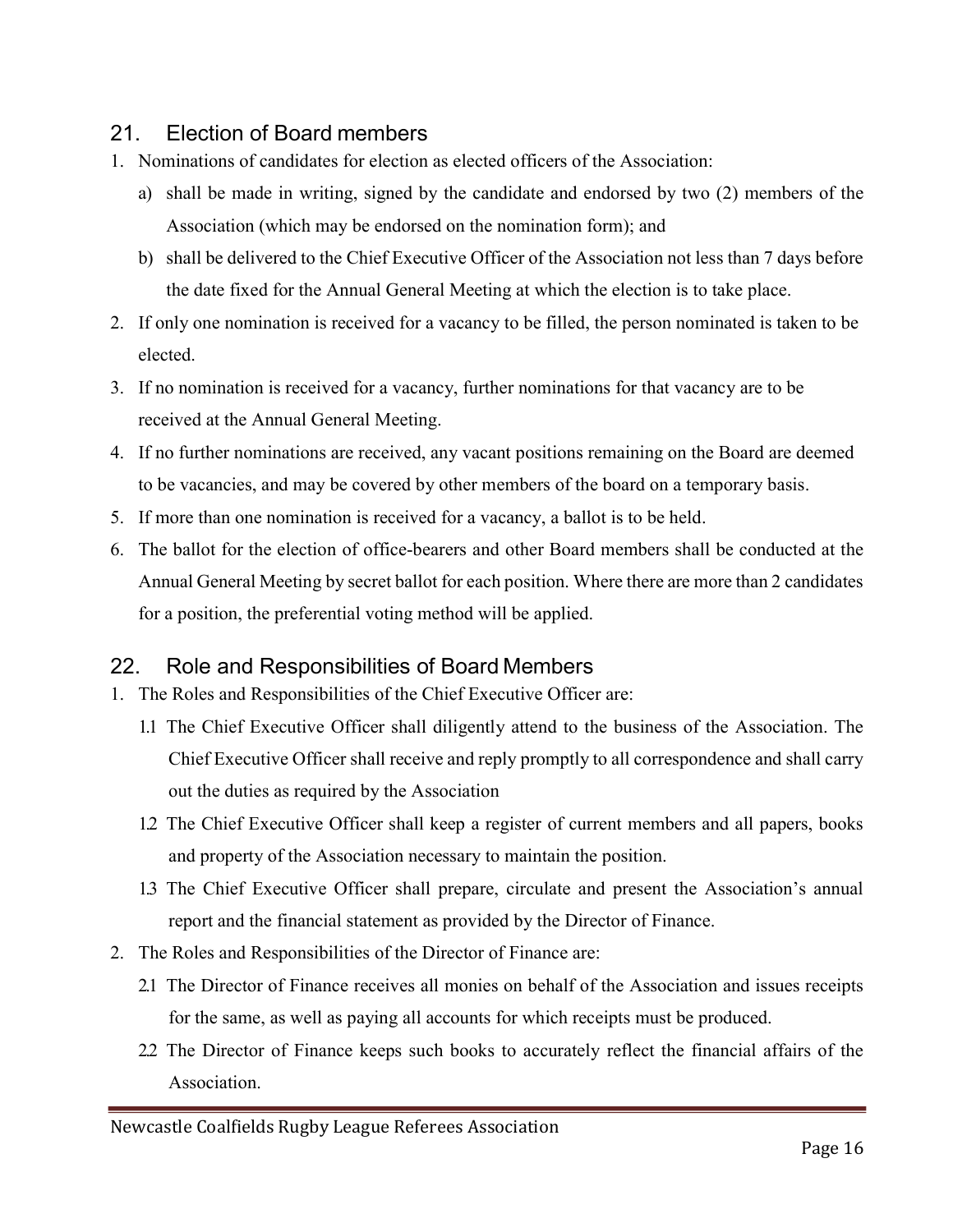- 2.3 The Director of Finance must reconcile the electronic accounting records of the Association at the end of each calendar month by the following monthly association meeting.
- 2.4 The Director of Finance shall produce a written financial summary (profit & loss statement) once per month to the General Meeting of the Association.
- 2.5 The Director of Finance must produce a copy of the bank statement for each account at the monthly meeting.
- 2.6 Two members (other than those who are signatories to the accounts) are to sight and sign each monthly bank statement at the Association General mMeeting to verify the amounts in the accounts as stated to the members by the Director of Finance during their report.
- 2.7 The Director of Finance shall produce to the auditors the necessary books, papers and records for the purpose of audit.
- 2.8 The Director of Finance shall prepare a summary of financial transactions for the financial year for inclusion in the Association's Annual Report.
- 2.9 The Director of Finance shall issue and action correspondence as may be required relative to financial matters of the Association.
- 2.10 The Director of Finance shall pay all accounts by cheque or electronic transfer as is appropriate.
- 2.11 All payments must be approved by the Director of Finance and one other authorised signatory, being any one of the executive of the association.
- 3. The Roles and Responsibilities of the Deputy Director of Finance are:

#### 23. Board Meetings and quorum

- 1. The Board shall meet at least 6 times in each calendar year at such place and time as the Board may determine.
- 2. Additional meetings of the Board may be convened by the Chief Executive Officer.
- 3. Oral or written notice of a meeting of the Board shall be given by the Chief Executive Officer to each member of the Board at least 48 hours (or such other period as may be agreed on by the members of the Board) before the time appointed for the holding of the meeting.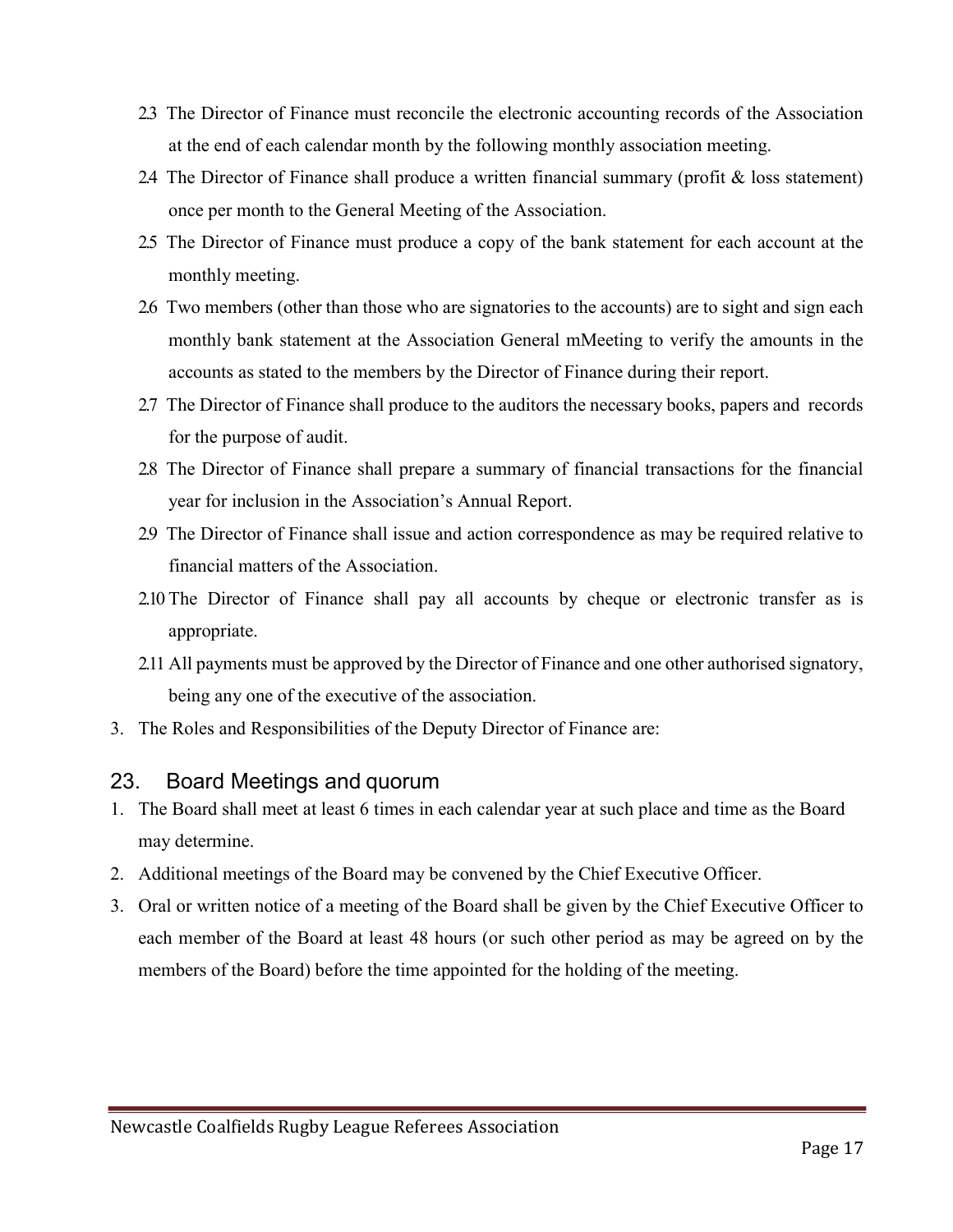- 4. Notice of a meeting given under sub-rule (3) shall specify the general nature of the business to be transacted at the meeting and no business other than that business shall be transacted at the meeting, except business which the committee members present at the meeting agree to treat as urgent business.
- 5. Any 4 members of the Board, of which 2 must be executive members constitute a quorum for the transaction of the business of a meeting of the Board.
- 6. No business shall be transacted by the Board unless a quorum is present and, if within half an hour after the time appointed for the meeting a quorum is not present, the meeting stands adjourned to a time, date and place as agreed by the members of the Board.
- 7. If at the adjourned meeting a quorum is not present within half an hour after the time appointed for the meeting, the meeting shall be dissolved.
- 8. At meetings of the Board:
	- a) the Chairperson or, in the absence of the Chairperson, the Deputy Chairperson shall preside; or
	- b) if the Chairperson and the Deputy Chairperson are absent or unwilling to act, one of the remaining members of the Board may be chosen by the members present to preside.

# 24. Delegation by Board to Sub-Committee

- 1. The Board may, in writing, delegate to one or more sub-committees (consisting of such member or members of the Association as the Board deems appropriate) the exercise of such of the functions of the Board as are specified in writing, other than:
	- a) this power of delegation; and
	- b) a function which is a function imposed on the Board by the Act, by any other law.
- 2. A function, the exercise of which has been delegated to a subcommittee under this rule may, while the delegation remains unrevoked, be exercised from time to time by the sub-committee in accordance with the terms of the delegation.
- 3. A delegation under this rule may be made subject to such conditions or limitations as to the exercise of any function, or as to time or circumstances, as may be specified in writing of delegation.
- 4. Notwithstanding any delegation under this rule, the Board may continue to exercise any function delegated.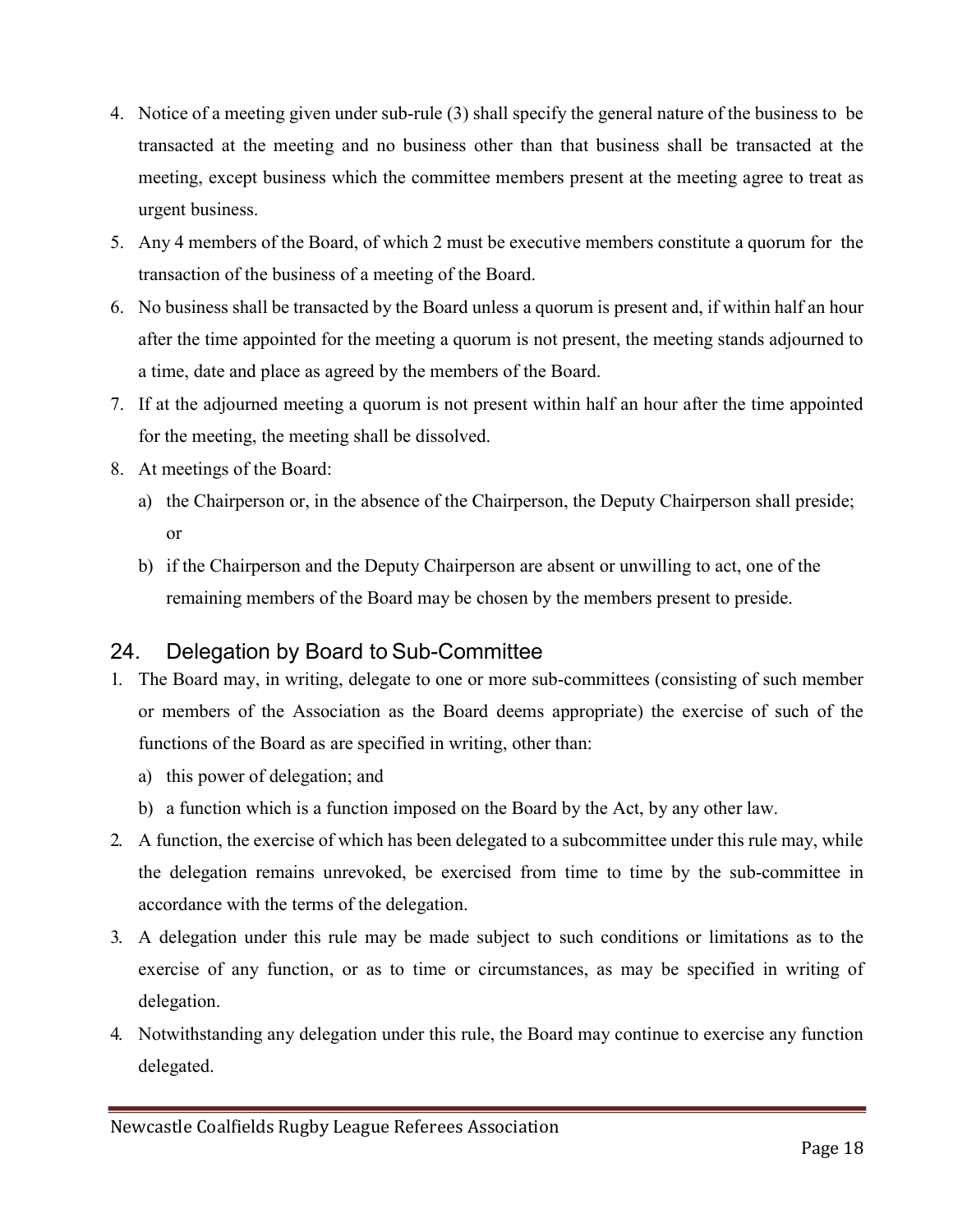- 5. Any act or thing done or suffered by a sub-committee acting in the exercise of a delegation under this rule has the same force and effect as it would have if it had been done or suffered by the Board.
- 6. The Board may, by instrument in writing, revoke wholly or in part any delegation under this rule.
- 7. A sub-committee may meet and adjourn as required.
- 8. The Executive remain ex-officio members of all sub-committees and may involve themselves where they see necessary.

#### 25. Voting and decisions

- 1. Questions arising at a meeting of the Board or of any subcommittee appointed by the Board shall be determined by a majority of the votes of members of the Board or sub-committee present at the meeting.
- 2. Each member present at a meeting of the Board or of any subcommittee appointed by the Board (including the person presiding at the meeting) is entitled to one vote but, in the event of an equality of votes on any question, the person presiding may exercise a second or casting vote.
- 3. Subject to rule 23(5), the Board may act notwithstanding any vacancy on the Board.
- 4. Any act or thing done or suffered, or purporting to have been done or suffered, by the Board or by a sub-committee appointed by the Board, is valid and effectual notwithstanding any defect that may afterwards be discovered in the appointment or qualification of any member of the Board or sub-committee.
- 5. Voting and decision at all Meetings, and the conduct of debate at Meetings, shall be as specified in the Standing Orders.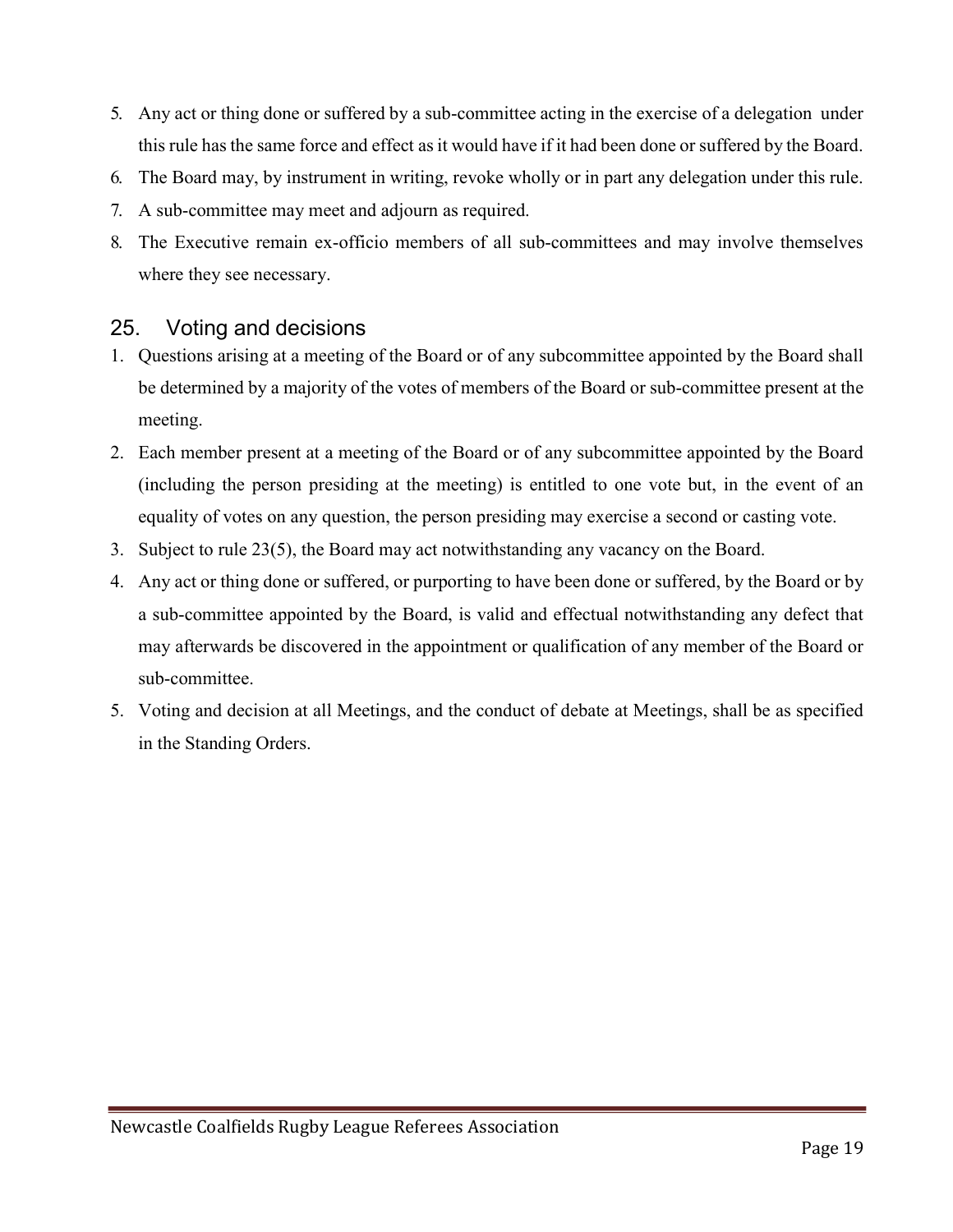# PART 4 --- MEETINGS

# 26. Annual General Meetings – Holding of

1. The Association shall, at least once in each calendar year and within the period of 6 months after the expiration of each financial year of the Association, convene an Annual General Meeting of its members.

# 27. Annual General Meetings—calling of and business at

- 1. The Annual General Meeting of the Association shall, subject to the Act, be convened on such date and at such place and time as the Board thinks fit.
- 2. In addition to any other business which may be transacted at an Annual General Meeting, the business of an Annual General Meeting is to include the items listed in the Standing Orders.
- 3. An Annual General Meeting must be specified as such in the notice convening it in accordance with rule 31.

# 28. General meetings—calling of and business at

- 1. As soon as practicable after the Annual General Meeting the Board shall specify a schedule of General Meetings for the ensuing year. Additional General Meetings may be convened by the Board if necessary. In addition to any other business which may be transacted at a General Meeting, the business of a General Meeting is to include the items listed in the Standing Orders.
- 2. The Board shall, on the requisition in writing of at least ten per cent (10%) or 100, whichever is the lesser, of the financial members listed with the Chief Executive Officer, convene a General Meeting of the Association.
- 3. A requisition of members for a general meeting:
	- a) shall state the purpose or purposes of the meeting; and
	- b) shall be signed by the members making the requisition; and
	- c) shall be lodged with the Chief Executive Officer; and
	- d) may consist of several documents in a similar form, each signed by one or more of the members making the requisition.
- 4. If the Board fails to convene a General Meeting within one month after the date on which a requisition of members for the meeting is lodged with the Chief Executive Officer, any one or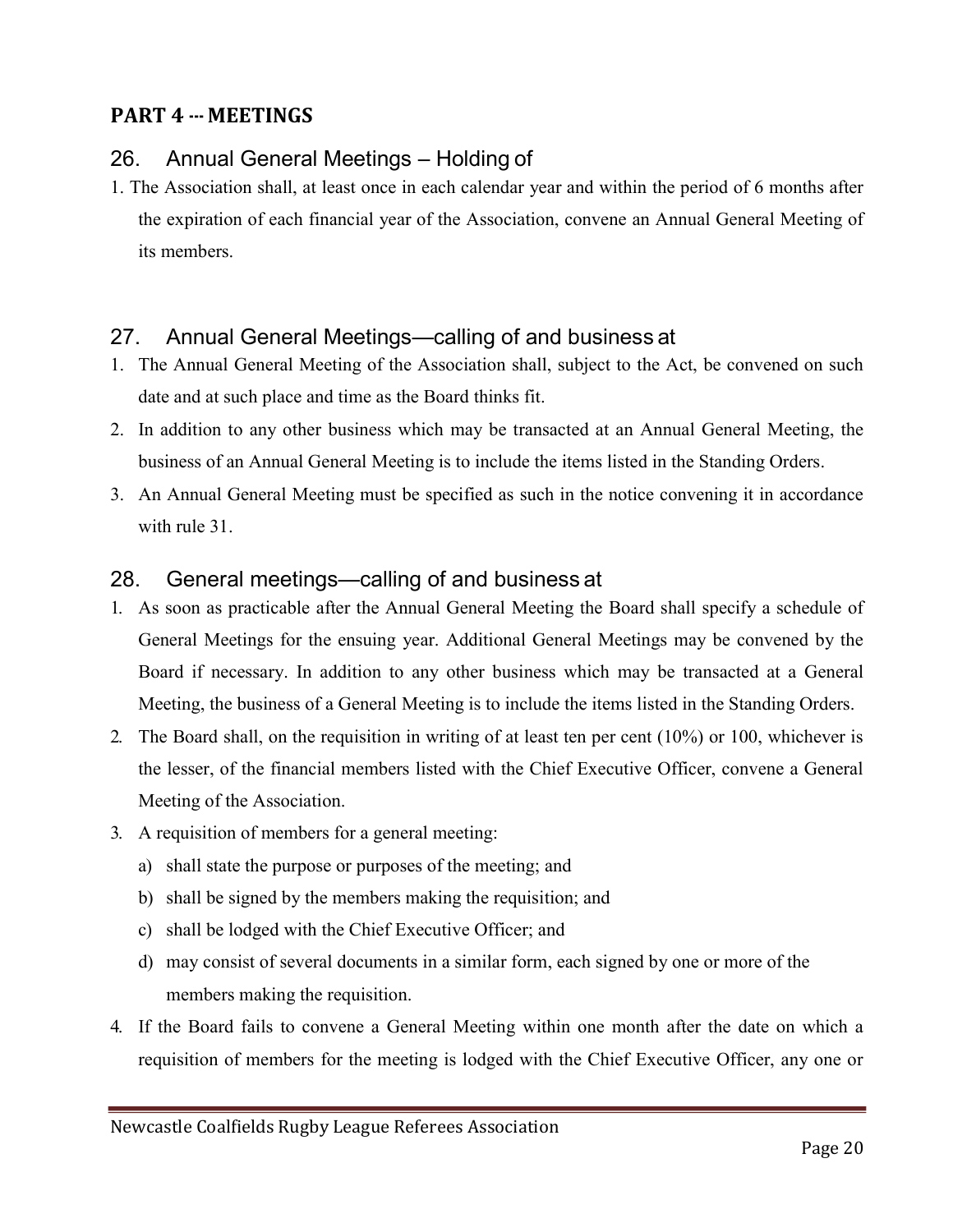more of the members who made the requisition may convene a General Meeting to be held not later than 3 months after that date.

5. A General Meeting convened by a member or members referred to in sub-rule (4) shall be convened as nearly as is practicable in the same manner as General Meetings are convened by the Board.

#### 29. Visitors

1. The Association may admit visitors or exclude them from meetings. Any visitor may address the meeting upon the invitation of the Chair, with consent of the majority of members present, but no visitor shall have the right to vote.

#### 30. Notice of General Meeting

- 1. Except if the nature of the business proposed to be dealt with at a General Meeting requires a special resolution of the Association, the Chief Executive Officer must, at least 14 days before the date fixed for the holding of the General Meeting, give a notice to each member specifying the place, date and time of the Meeting and the nature of the business proposed to be transacted at the Meeting.
- 2. If the nature of the business proposed to be dealt with at a General Meeting requires a special resolution of the Association, the Chief Executive Officer must, at least 14 days before the date fixed for the holding of the General Meeting, cause notice to be given to each member specifying, in addition to the matter required under clause (1), the intention to propose the resolution as a special resolution. Such notice may include posting information about the meeting on the Associations website or other such electronic means.
- 3. A member desiring to bring any business before a General Meeting may give notice in writing of that business to the Chief Executive Officer who must include that business in the next notice calling a General Meeting given after receipt of the notice from the member.

# 31. Notice of Annual General Meeting

- 1. For an Annual General Meeting, the date of the Meeting must be advised at least 45 days in advance.
- 2. The Chief Executive Officer must, at least 14 days before the advised date, give a notice to each member specifying the place, date and time of the Annual General Meeting. Such notice may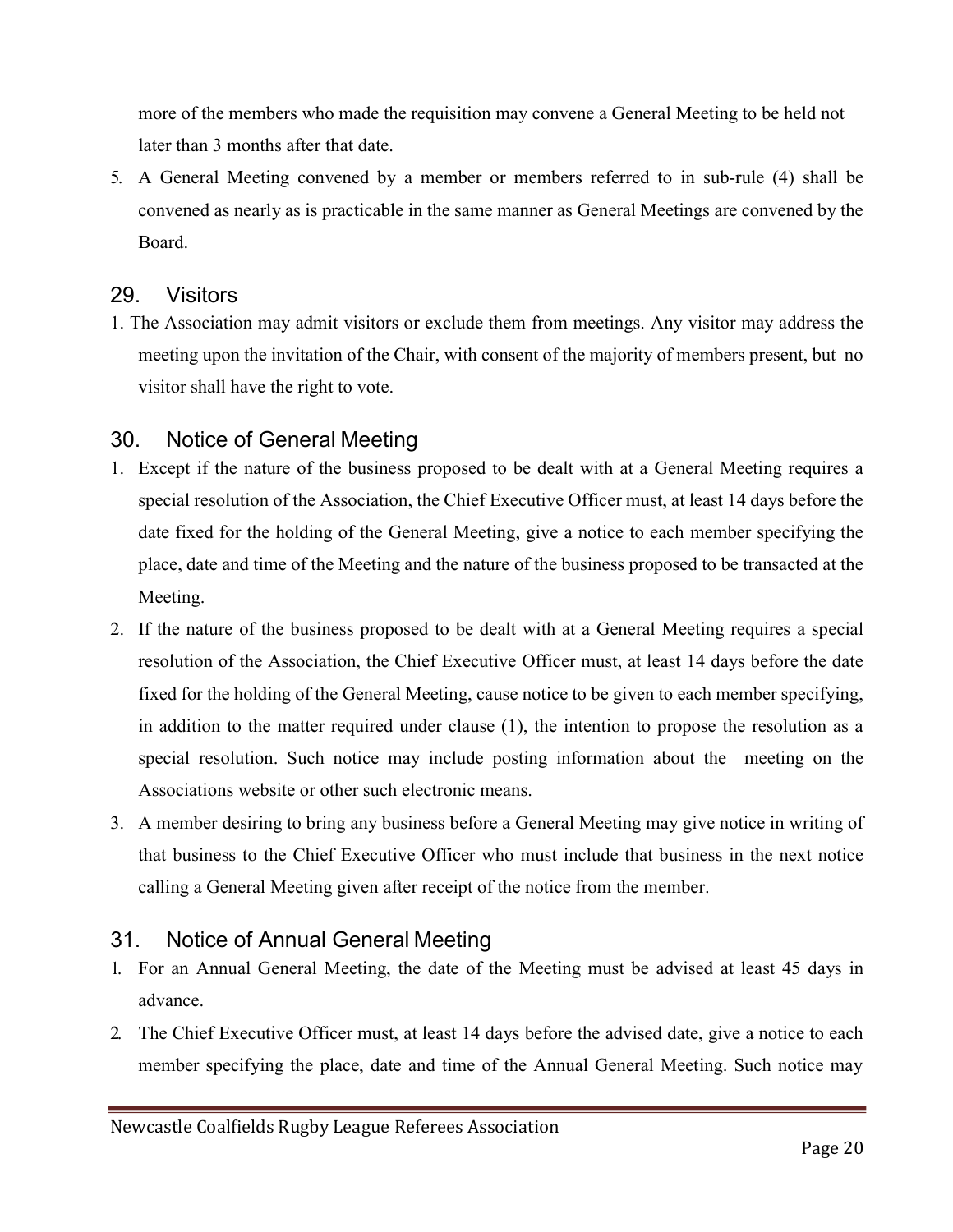include advertising in newspapers or on the association website, or other such means that allow for mass communication.

3. The Chief Executive Officer shall also advise members of the requirements of rule 21, in relation to the election of Board members from 2009 onwards.

# 32. Meetings—procedure and quorum

1. Procedures for Annual General Meetings and General Meetings shall be as specified in the Standing Orders. At all general meetings of the Association 15 members will constitute a quorum.

#### 33. Presiding member

1. The Presiding Member at all Meetings shall be as specified in the Standing Orders.

# 34. Making of decisions

1. The making of decisions at Meetings, and the conduct of debate at Meetings, shall be as specified in the Standing Orders.

#### 35. Special resolution

1. A resolution of the Association is a special resolution if it is passed as specified in the Standing Orders.

#### 36. Voting

1. Voting at Meetings, and the conduct of ballots at Meetings, shall be as specified in the Standing Orders.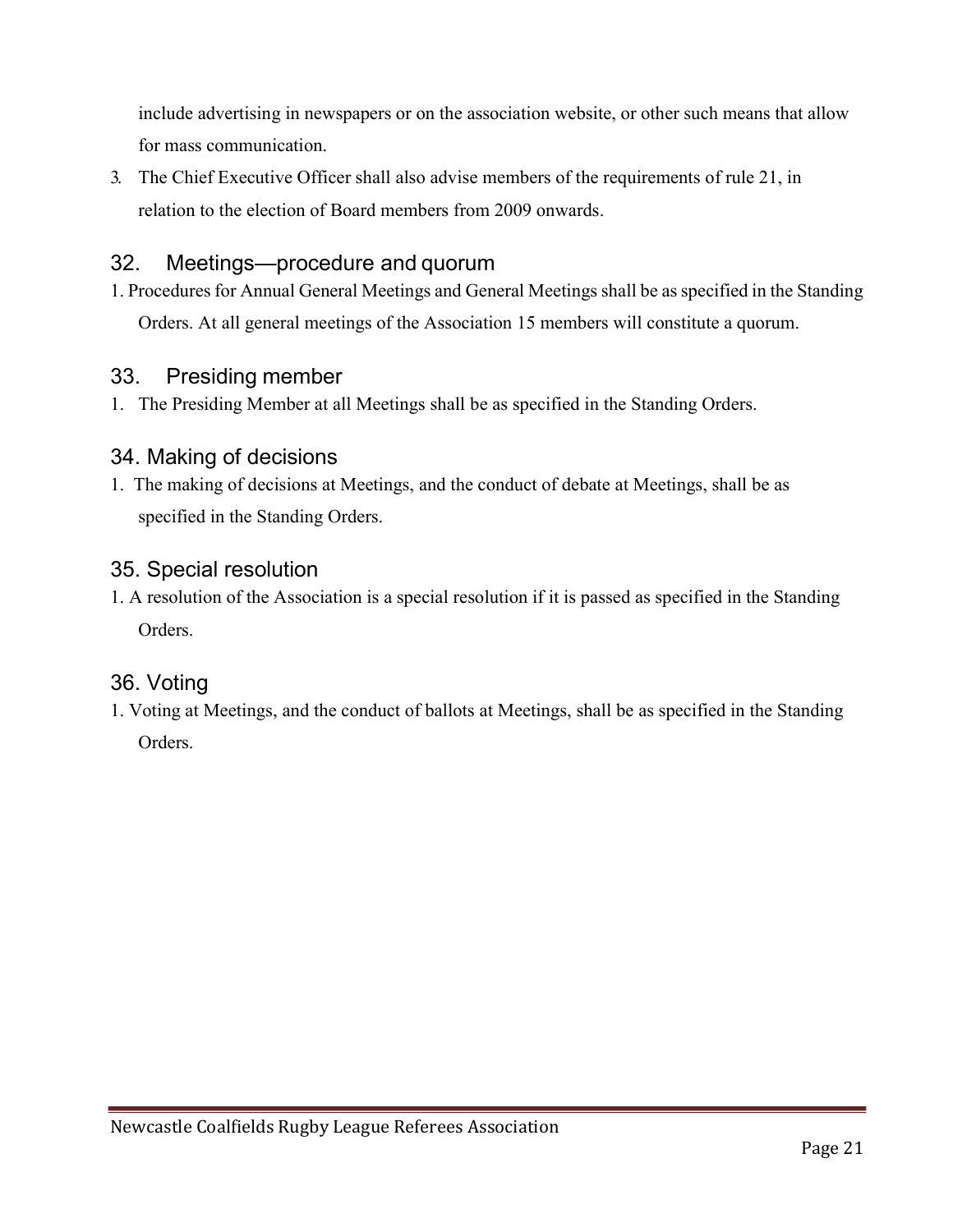# PART 5 --- MISCELLANEOUS

#### 37. Insurance

1. The Board may effect and maintain insurance as appropriate.

#### 38. Annual Schedule of Fees . Funds – source

- 1. The Financial Year of the Association shall commence on the first day of October each year and end on the thirtieth day of September in the following year.
- 2. The funds of the Association are to be derived from application fees and annual subscriptions of members, levies, donations, sponsorship, fundraising, and grants from the controlling Rugby League bodies and, subject to any resolution passed by the Association in General Meeting, such other sources as the Board determines.
- 3. All money received by the Association must be deposited as soon as practicable and without deduction, to the credit of the Association's bank account.
- 4. The Association should, as soon as practicable after receiving any money, issue an appropriate receipt.

#### 39. Funds – management

- 1. Subject to any resolution passed by the Association in General Meeting, the funds of the Association funds are to be used in pursuance of the objects of the Association in such manner as the Board determines.
- 2. All cheques, drafts, bills of exchange, promissory notes, Electronic Funds Transfer and other negotiable instruments must be approved in accordance with contemporary audit guidelines by a member or members of the Board or employees of the Association, being authorised to do so by the Board.
- 3. The funds of the Association may be invested in such a manner as to continue to provide for the objects of the Association. Any such investments held must be approved by the Board.

#### 40. Audit of Accounts

- 1. The audit of the Association books will be conducted in accordance with AUS auditing standards.
- 2. At the last General Meeting within the financial year, the Board shall call for nominations from members for an external person to audit the financial records of the Association.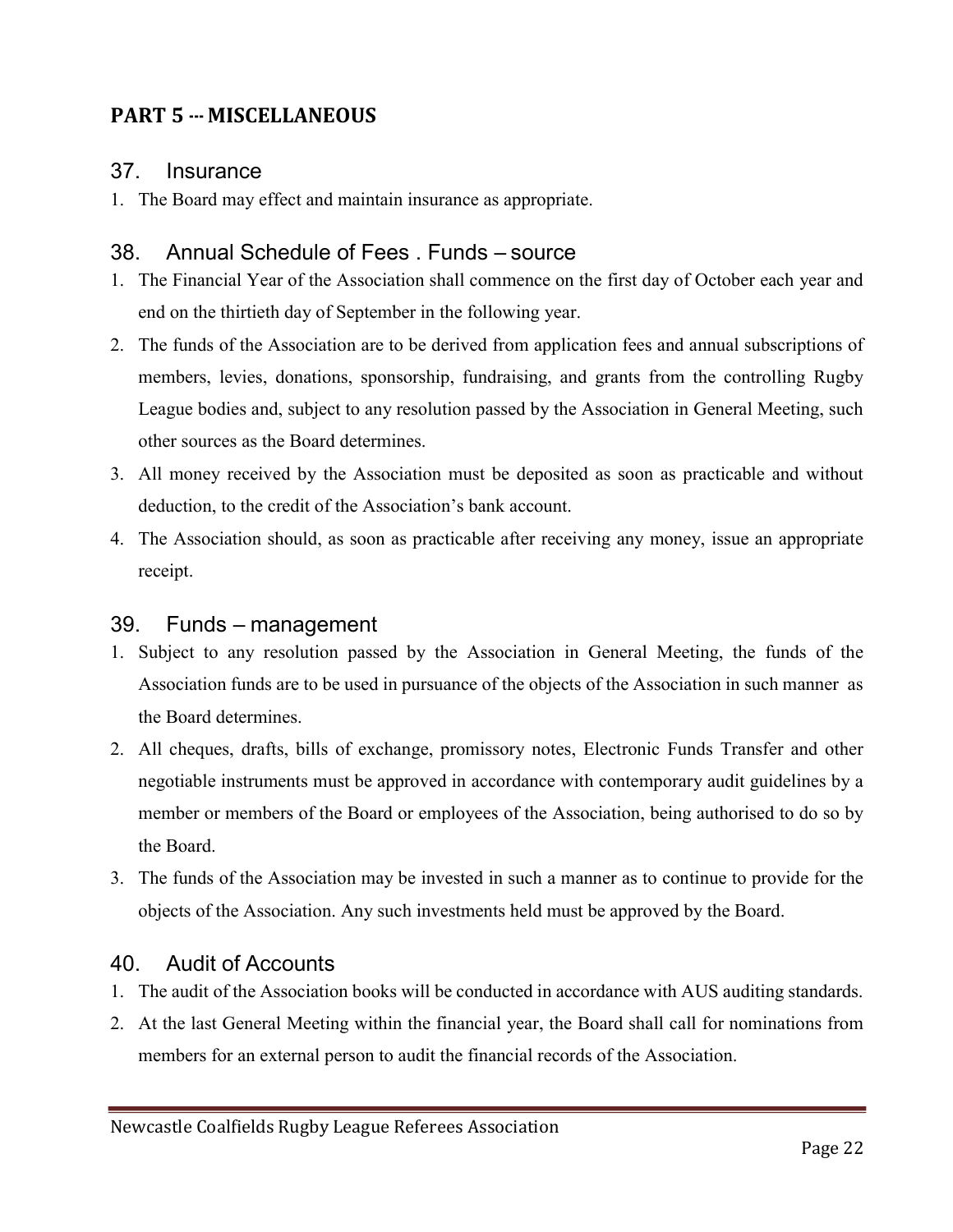- 3. The accounts shall be audited by an external person to the Association who has not prepared or assisted with the preparation of those accounts.
- 4. Alternatively, if the members agree, the Association may engage professional external auditors.

#### 41. Alteration of objects and rules

1. The statement of objects and these rules may be altered, rescinded or added to only by a special resolution of the Association.

#### 42. Common seal

- 1. The common seal of the Association must be kept in the custody of the public officer.
- 2. The common seal must not be affixed to any instrument except by the authority of the Board and the affixing of the common seal must be attested by the signatures either of 2 members of the Board or of 1 member of the Board and of the public officer or Chief Executive Officer.

# 43. Custody of books

1. The Chief Executive Officer must keep custody of, or control of, all records, books and other documents relating to the Association, with the exception of those records or books currently used in the financial management of the Association. These may be held by the Director of Finance.

#### 44. Inspection of books

1. The records, books and other documents of the Association must be open to inspection, free of charge, by a member of the Association at any reasonable hour. Any member wishing to inspect the records, books or other documents of the association must give at least 7 days written notice of their intention, and must negotiate with the Chief Executive Officer as to an appropriate time and place for inspection.

#### 45. Service of notices

- 1. For the purpose of these rules, a notice may be served on or given to a person:
	- a) by delivering it to the person personally, or
	- b) by sending it by pre-paid post to the address of the person, or
	- c) by sending it by facsimile transmission or some other form of electronic transmission such as e-mail to an address specified by the person for giving or serving the notice.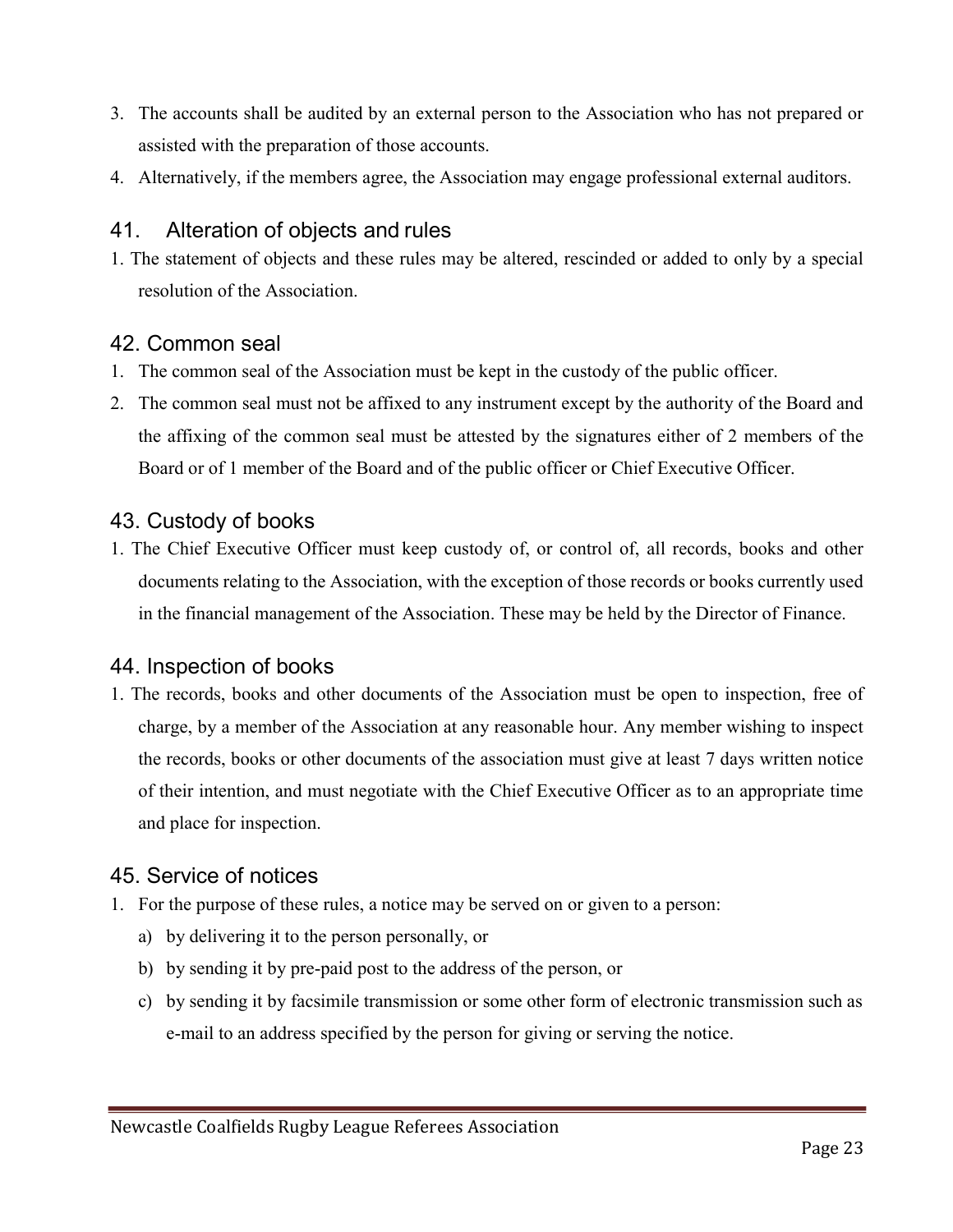- 2. For the purpose of these rules, a notice is taken, unless the contrary is proved, to have been given or served:
	- a) in the case of a notice given or served personally, on the date on which it is received by the addressee, and
	- b) in the case of a notice sent by pre-paid post, on the third (seventh, if posted to or from a place outside Australia) day after posting, and
	- c) in the case of a notice sent by electronic transmission (other than facsimile), on the date it was sent, or if the machine from which the transmission was sent produces a report indicating that the notice was sent on a later date, on that date, and
	- d) In the case of a facsimile transmission, on production of a transmission report by the machine from which the facsimile was sent which indicates that the facsimile was sent in its entirety to the facsimile number of the recipient.

# 46. Public Officer

- 1. The Board shall appoint and ensure that the Association has a public officer at all times. The Public Officer shall be the Chief Executive Officer, unless the Board determines otherwise. To be eligible for an appointment as public officer a person must:
	- a) Be at least eighteen (18) years of age; and
	- b) Be a resident in the State of New South Wales; and
	- c) Be financially solvent; and
	- d) Must not be a patient, protected or incapable person in terms of the Mental Health Act 1958, and
	- e) Must not be excluded from being a Company Director under Corporations Law, and
	- f) Must not be listed on any Government Register of Child Sex Offenders.

# 47. Association Expenses

1. Members incurring expenses in carrying out Association business may be reimbursed from time to time with the approval of the Board.

# 48. Honoraria

1. Honoraria for members of the Board shall be determined by the members as set out in the Standing Orders.